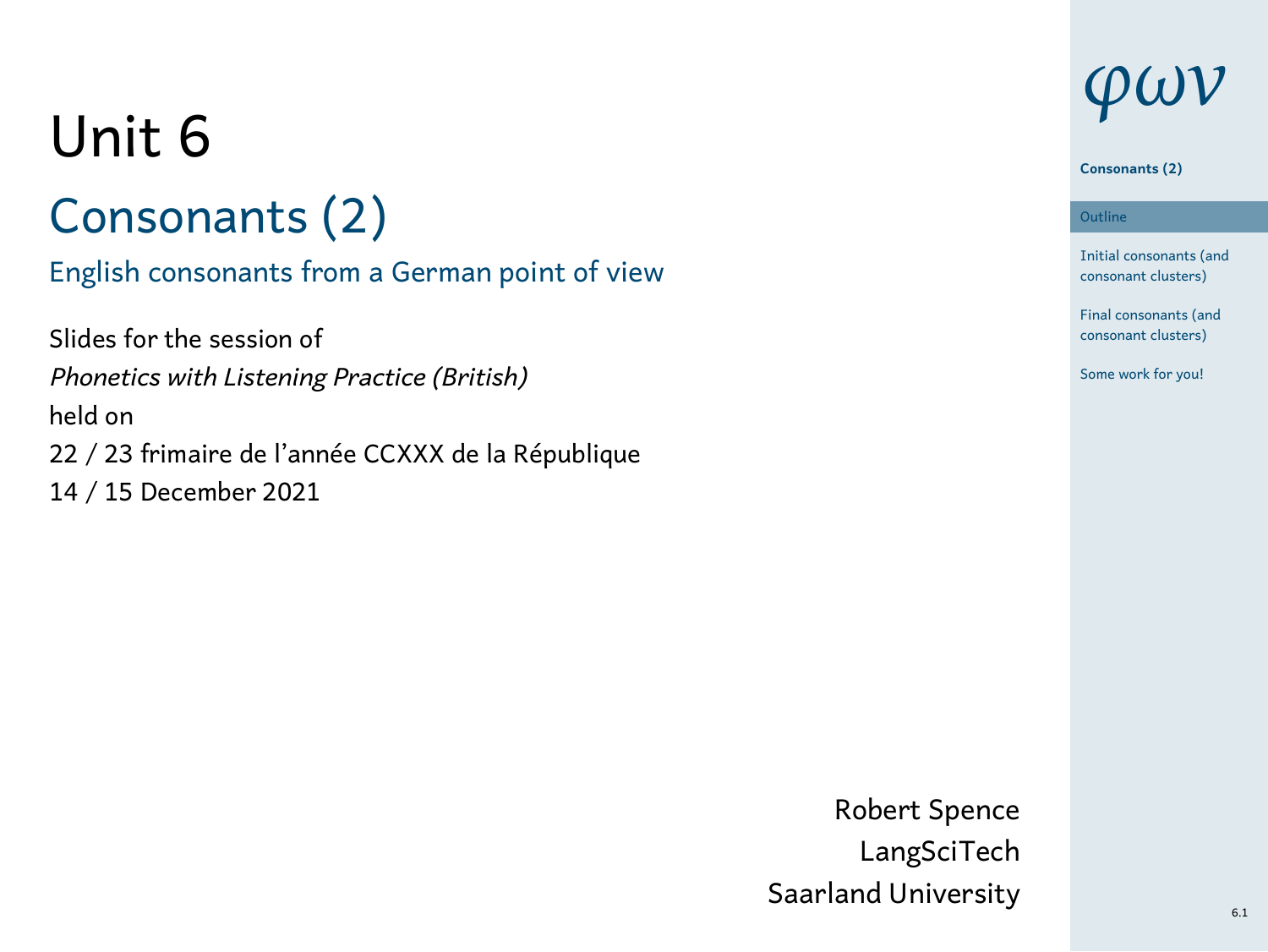# English Phonetics: Unit 6:  $\limsup$  glif fə 'net iks 'ju:n it 'siks/

Consonants (2) [ˈkɒnsənənts ˈtuː] (broad) [ˈkʰɒnsənəns ˈtʰʊu̯] (narrow) [ˈkʰɒnsənəns ˈtʰʊ͜u] (alternative representation of diphthong)

English consonants from a German point of view  $[\hat{m}g] \label{eq:3} \text{``righf}' \text{``k-honsənən(t)} \text{``rjən'} \text{``rjən'} \text{``rjən'} \text{``rjən'} \text{``rjən'} \text{``rjən'} \text{``rjən'} \text{``rjən'} \text{``rjən'} \text{``rjən'} \text{``rjən'} \text{``rjən'} \text{``rjən'} \text{``rjən'} \text{``rjən'} \text{``rjən'} \text{``rjən'} \text{``rjən'} \text{``rjən'} \text{``rjən'} \text{``r$ 



### **Consonants (2)**

1 Initial consonants (and consonant clusters) **Outline** Final consonants (and consonant clusters)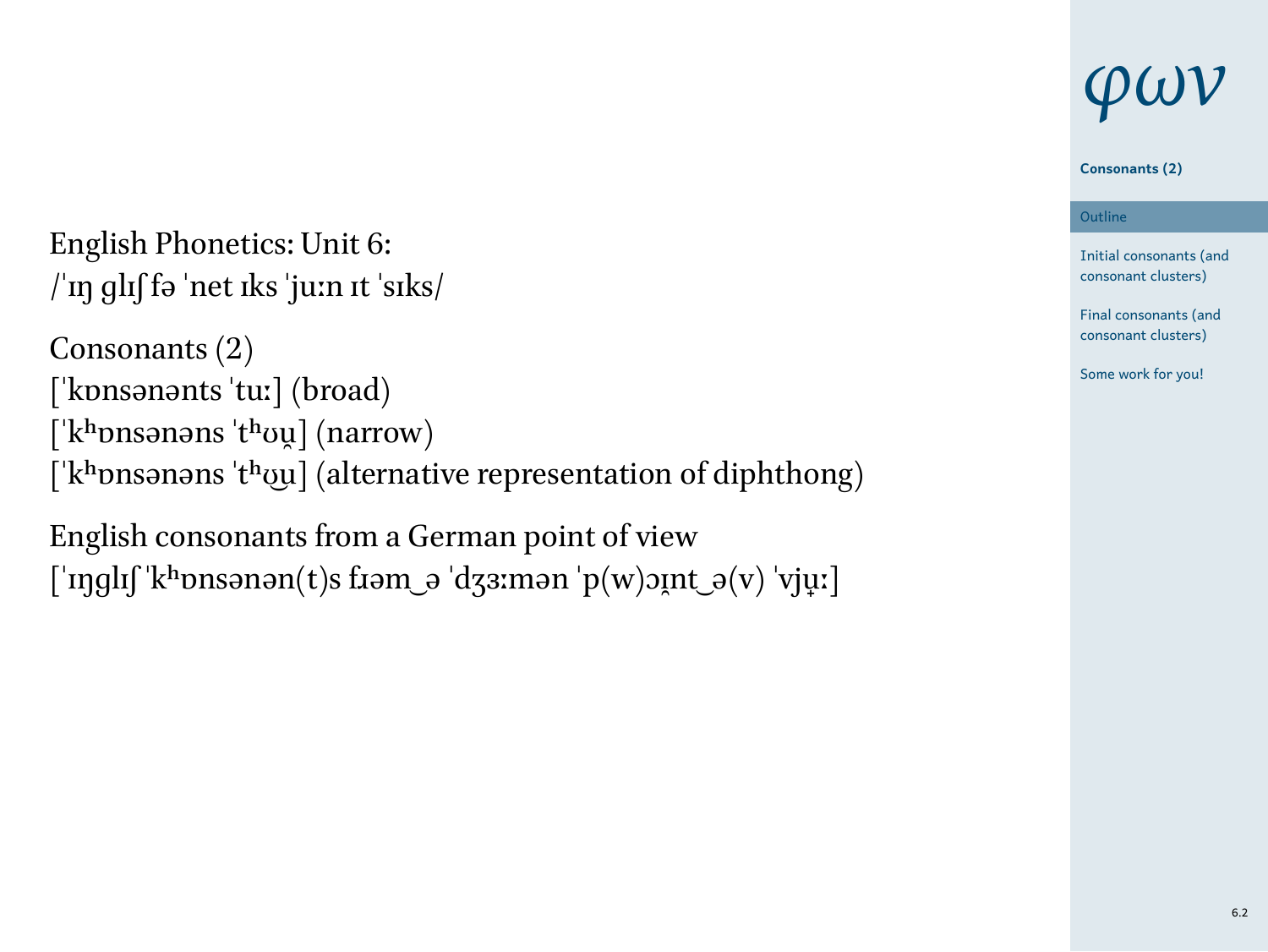# *φων*

### **Consonants (2)**

1 Initial consonants (and consonant clusters) **Outline** Final consonants (and consonant clusters) Some work for you!

**1 Initial consonants (and consonant clusters)**

**2 Final consonants (and consonant clusters)**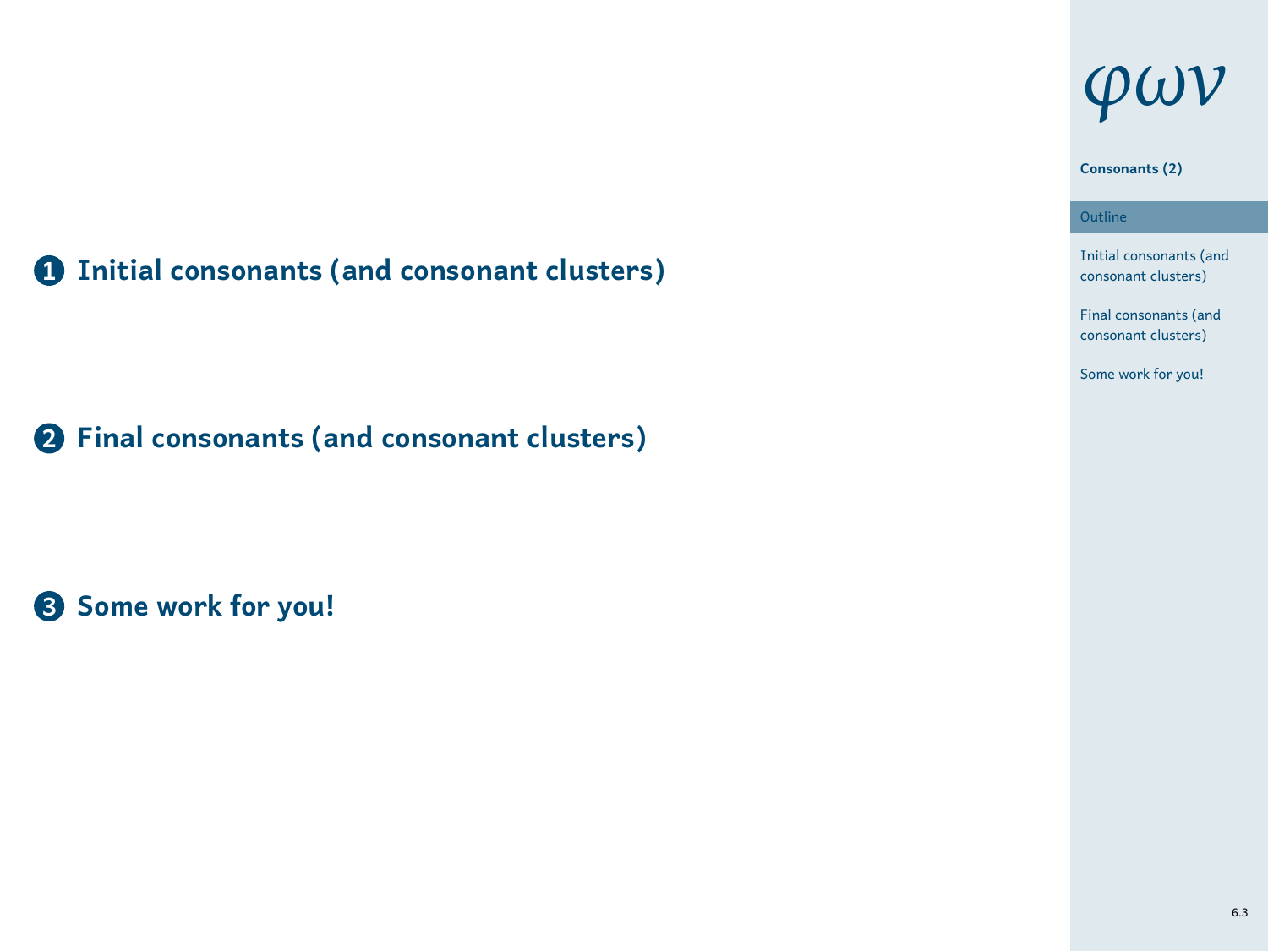*•* See the list in your handout, also available at: http://spence.saar.de/courses/phonetics/syllablestructure/ initials.pdf







6.4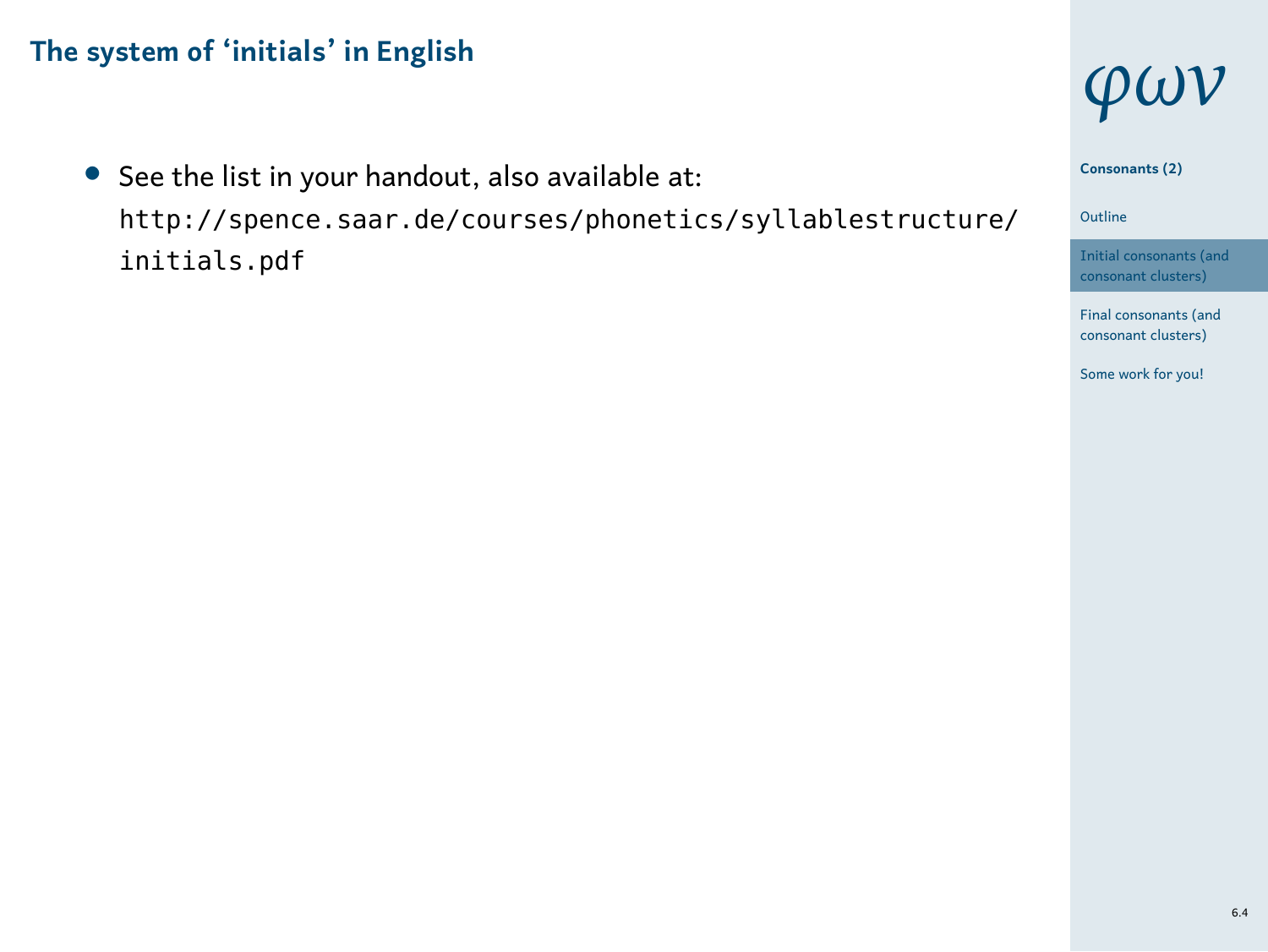- *•* See the list in your handout, also available at: http://spence.saar.de/courses/phonetics/syllablestructure/ initials.pdf
- *•* This is a list of consonants and consonant-clusters that can occur 'word-initially' (i.e. 'as the Onset of a syllable which is the first syllable in (the phonological realization of) a word').

# *φων*







Final consonants (and consonant clusters) Some work for you!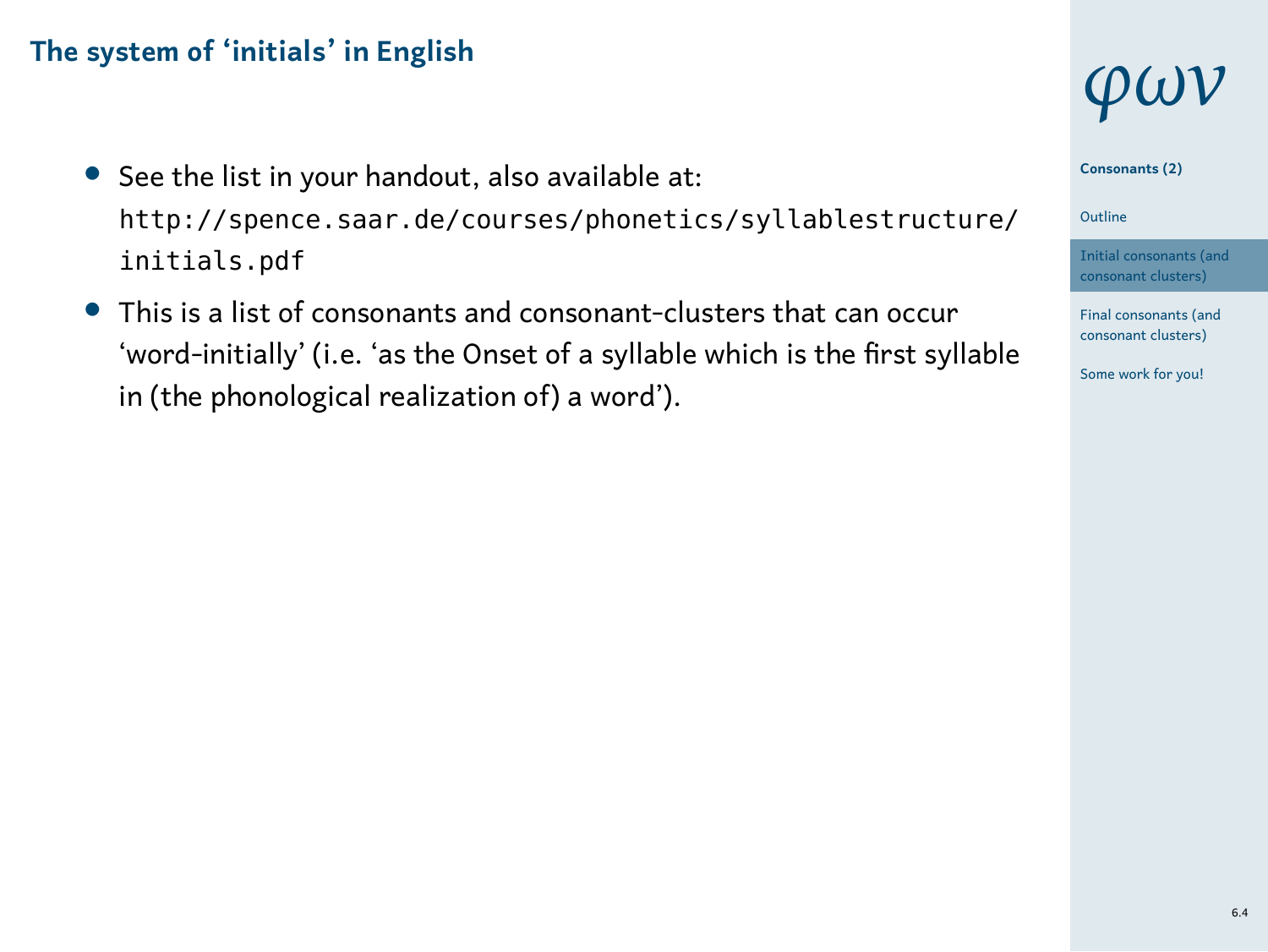- *•* See the list in your handout, also available at: http://spence.saar.de/courses/phonetics/syllablestructure/ initials.pdf
- *•* This is a list of consonants and consonant-clusters that can occur 'word-initially' (i.e. 'as the Onset of a syllable which is the first syllable in (the phonological realization of) a word').
- It is based on a formula put forward by Benjamin Lee WHORF in a popular-science article originally published in the 1940s ('Linguistics as an exact science'. In: B. L.Whorf, *Language, Thought and Reality*. ed. J. B. Carroll. Cambridge (Mass.), M. I. T. Press, 1956.)

# *φων*







Final consonants (and consonant clusters) Some work for you!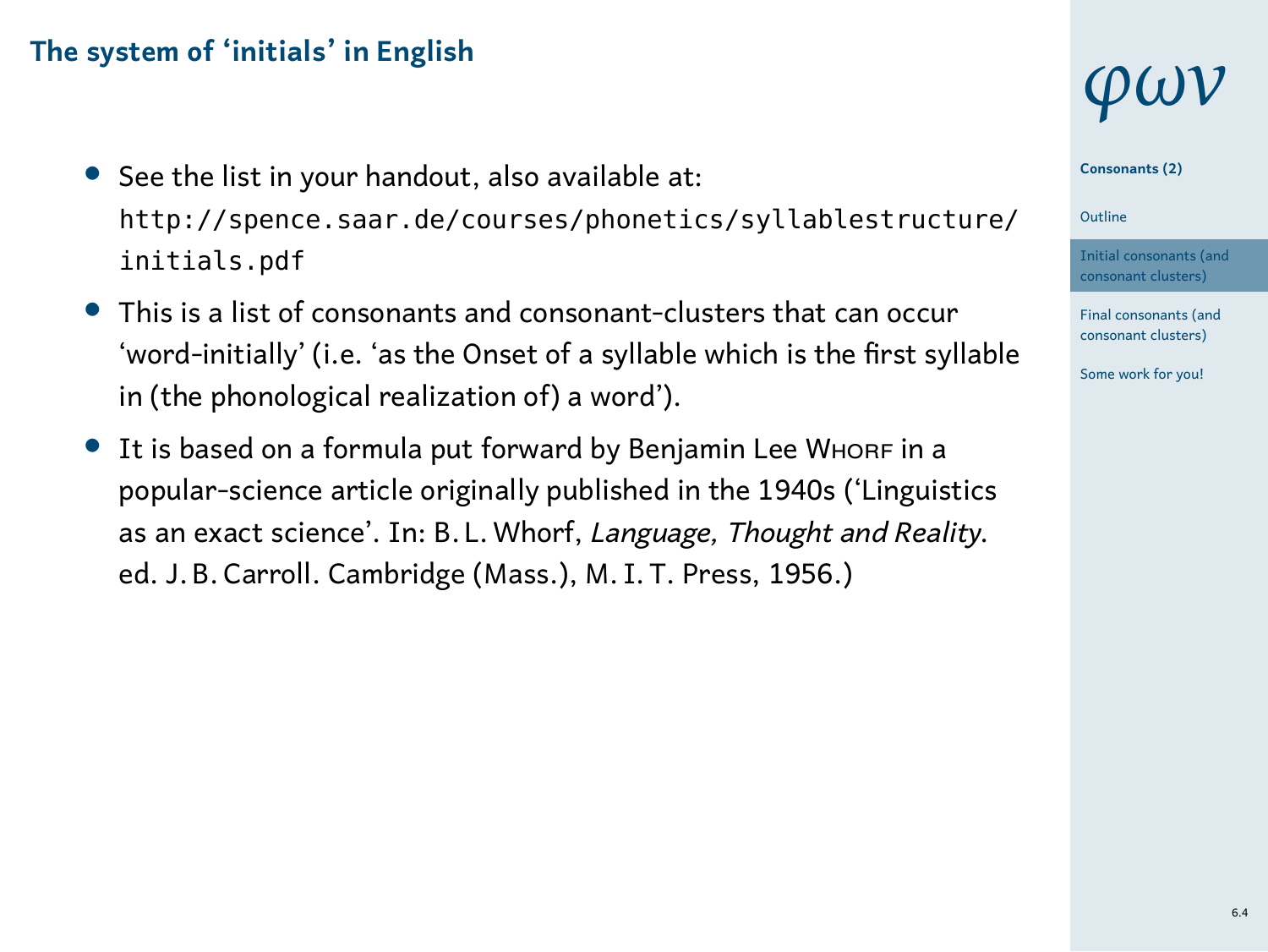- *•* See the list in your handout, also available at: http://spence.saar.de/courses/phonetics/syllablestructure/ initials.pdf
- *•* This is a list of consonants and consonant-clusters that can occur 'word-initially' (i.e. 'as the Onset of a syllable which is the first syllable in (the phonological realization of) a word').
- It is based on a formula put forward by Benjamin Lee WHORF in a popular-science article originally published in the 1940s ('Linguistics as an exact science'. In: B. L.Whorf, *Language, Thought and Reality*. ed. J. B. Carroll. Cambridge (Mass.), M. I. T. Press, 1956.)
- *•* It has been checked against all the words in a major dictionary.

# *φων*





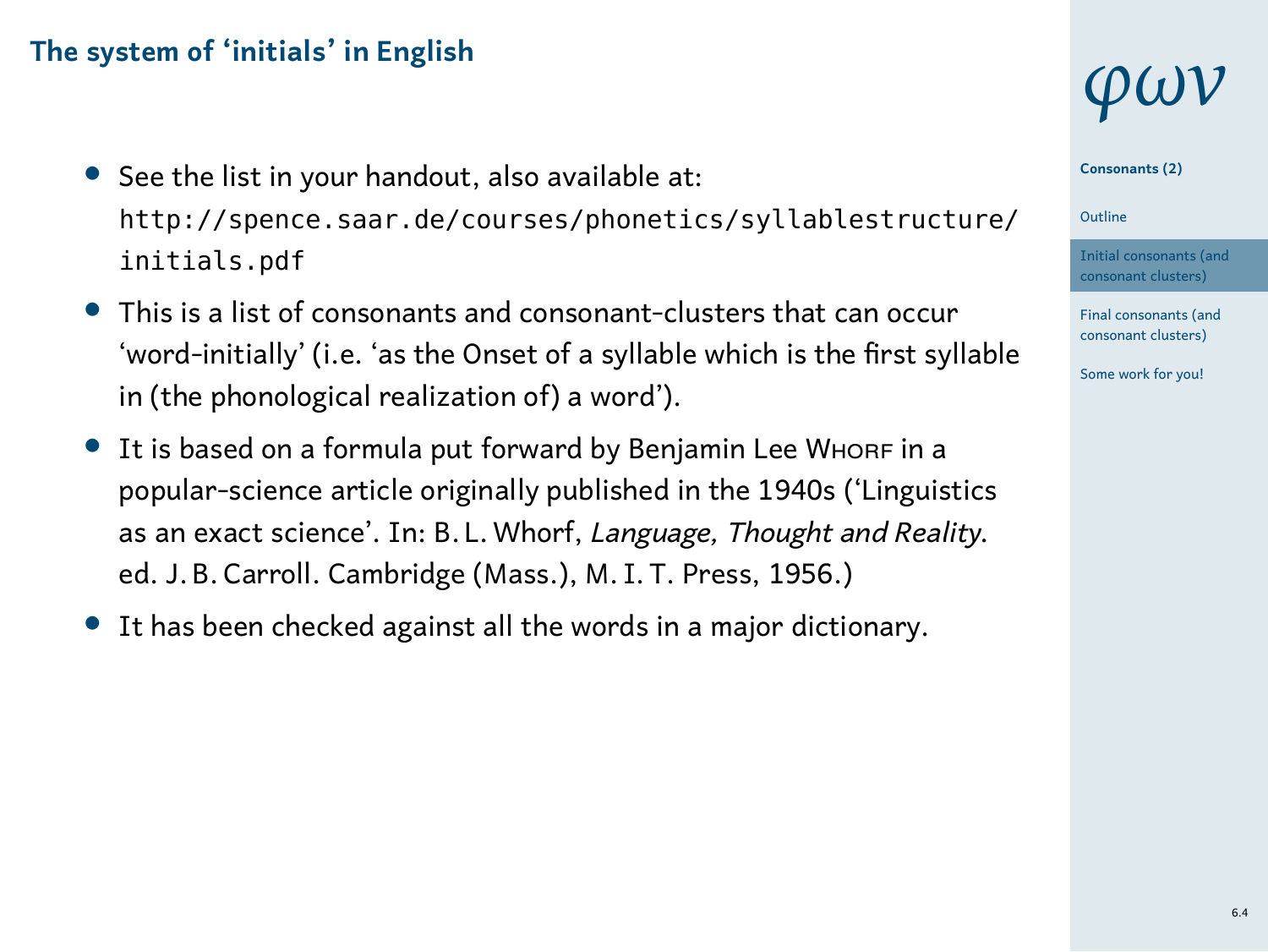- *•* See the list in your handout, also available at: http://spence.saar.de/courses/phonetics/syllablestructure/ initials.pdf
- *•* This is a list of consonants and consonant-clusters that can occur 'word-initially' (i.e. 'as the Onset of a syllable which is the first syllable in (the phonological realization of) a word').
- It is based on a formula put forward by Benjamin Lee WHORF in a popular-science article originally published in the 1940s ('Linguistics as an exact science'. In: B. L.Whorf, *Language, Thought and Reality*. ed. J. B. Carroll. Cambridge (Mass.), M. I. T. Press, 1956.)
- *•* It has been checked against all the words in a major dictionary.
- *•* The system for the beginning of a syllable "in the middle of a word" might be slightly different.

# *φων*







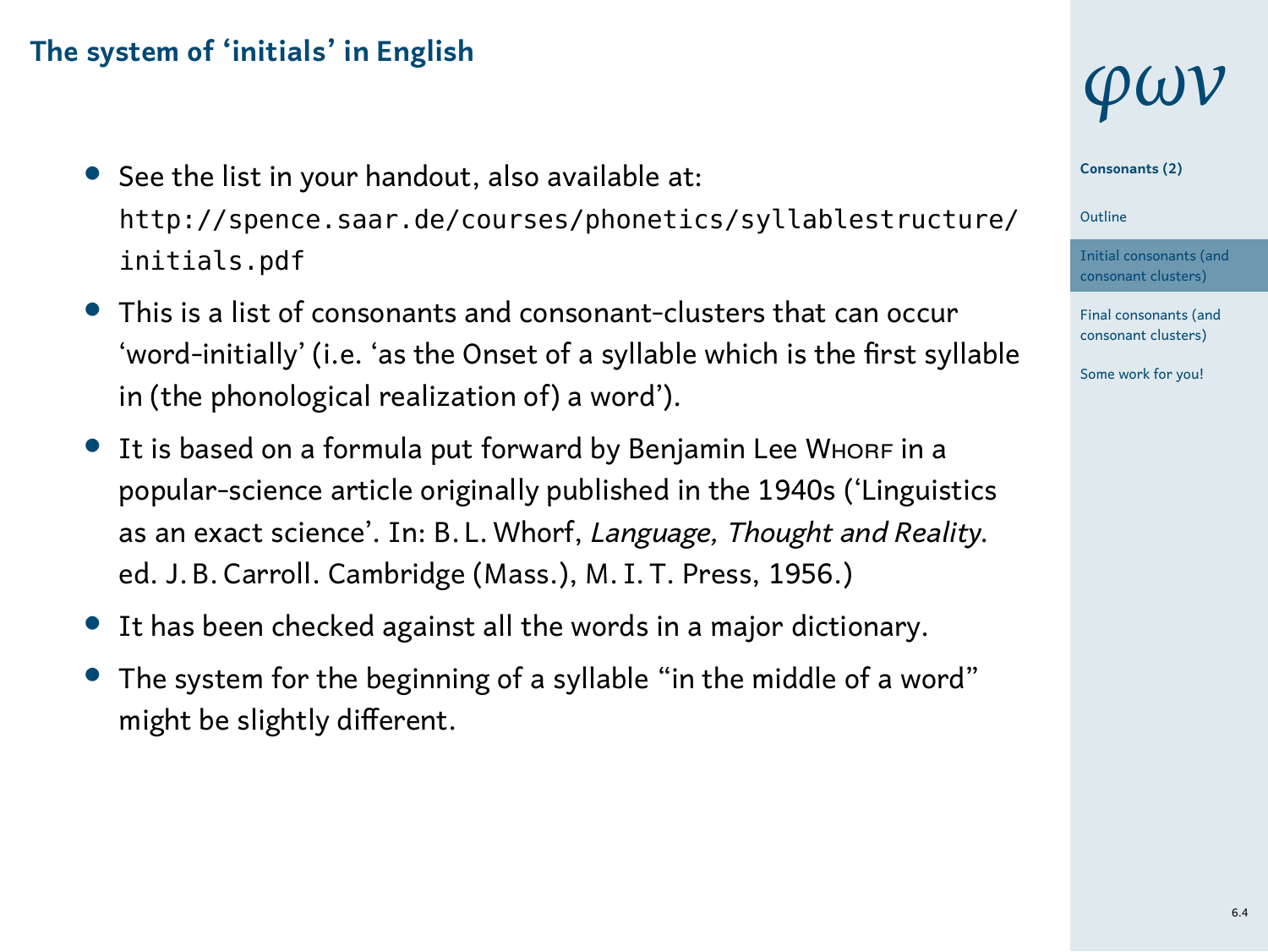- *•* See the list in your handout, also available at: http://spence.saar.de/courses/phonetics/syllablestructure/ initials.pdf
- *•* This is a list of consonants and consonant-clusters that can occur 'word-initially' (i.e. 'as the Onset of a syllable which is the first syllable in (the phonological realization of) a word').
- It is based on a formula put forward by Benjamin Lee WHORF in a popular-science article originally published in the 1940s ('Linguistics as an exact science'. In: B. L.Whorf, *Language, Thought and Reality*. ed. J. B. Carroll. Cambridge (Mass.), M. I. T. Press, 1956.)
- *•* It has been checked against all the words in a major dictionary.
- *•* The system for the beginning of a syllable "in the middle of a word" might be slightly different.
- *•* Can you pronounce all the consonants and consonant-clusters on the list?

# *φων*







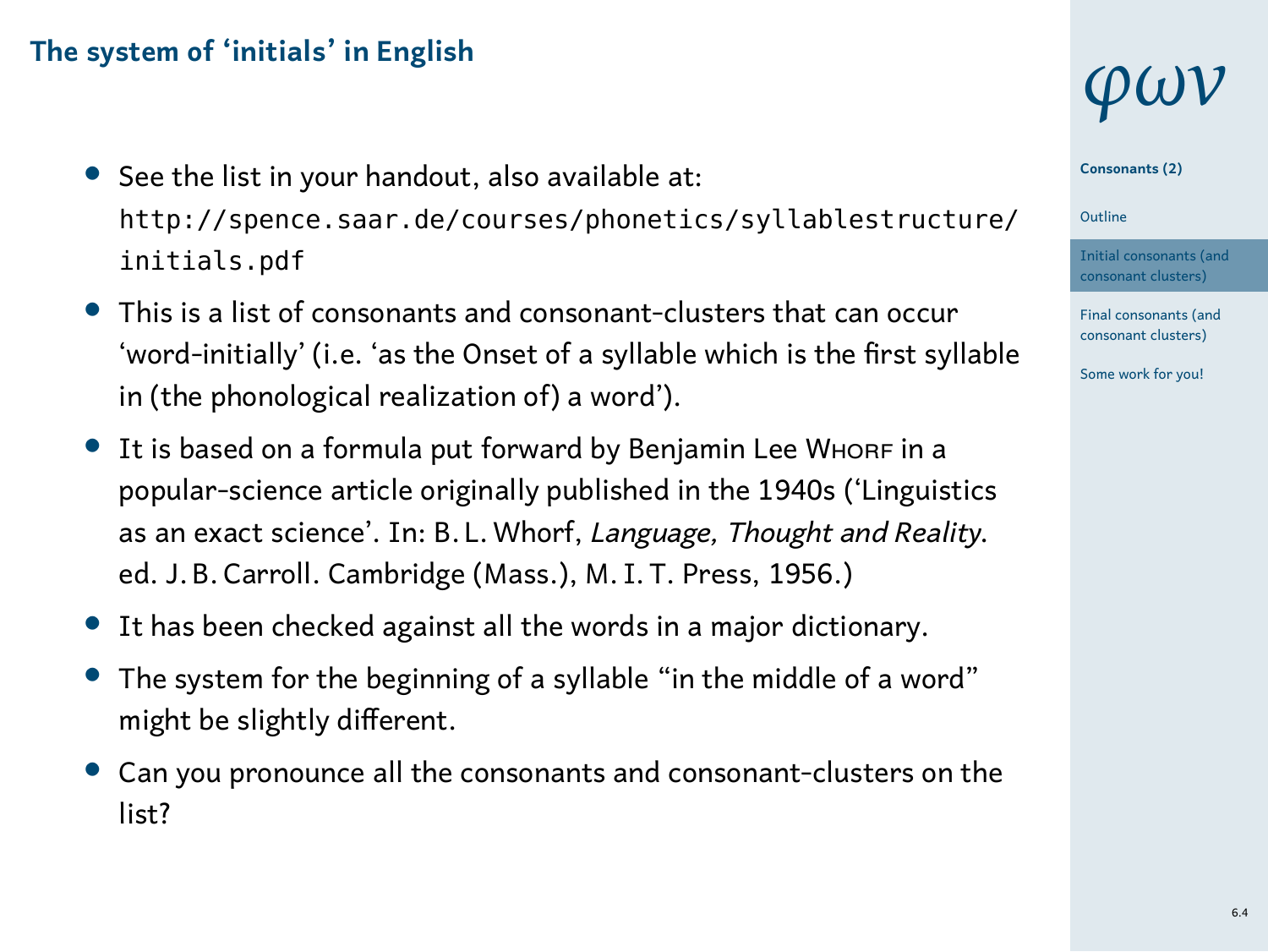# **A tip for producing English approximants**

*•* If you have problems producing the English voiced approximants [w] ('labiovelar'), [J] ('postalveolar') and [j] ('palatal'), then start with [u], [ə] and [i], and gradually decrease the openness of your mouth.



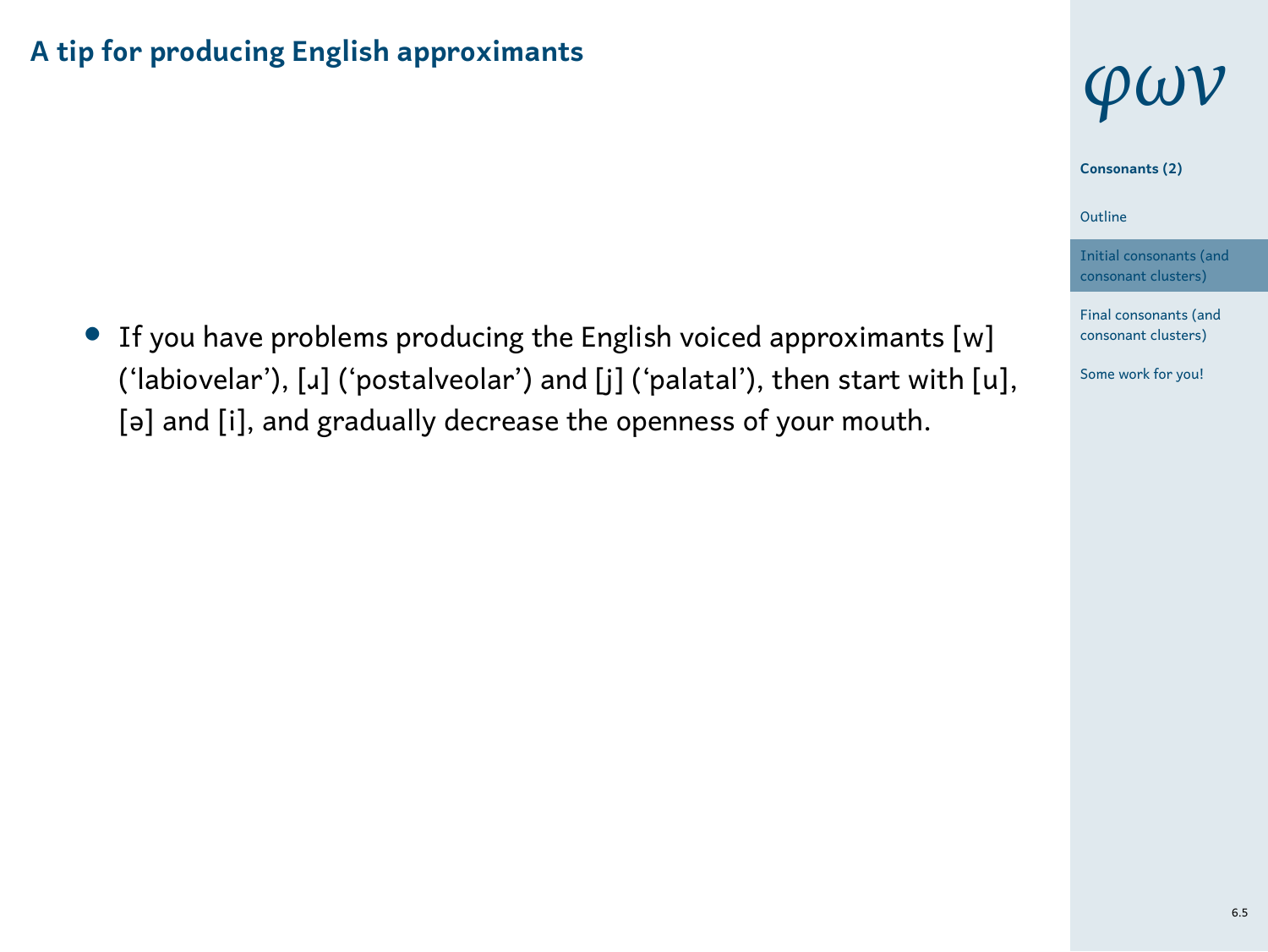# **A tip for producing English approximants**

- *•* If you have problems producing the English voiced approximants [w] ('labiovelar'), [ɹ] ('postalveolar') and [j] ('palatal'), then start with [u], [ə] and [i], and gradually decrease the openness of your mouth.
- *•* Make sure the airflow is still 'laminar' (smooth), not 'turbulent'.



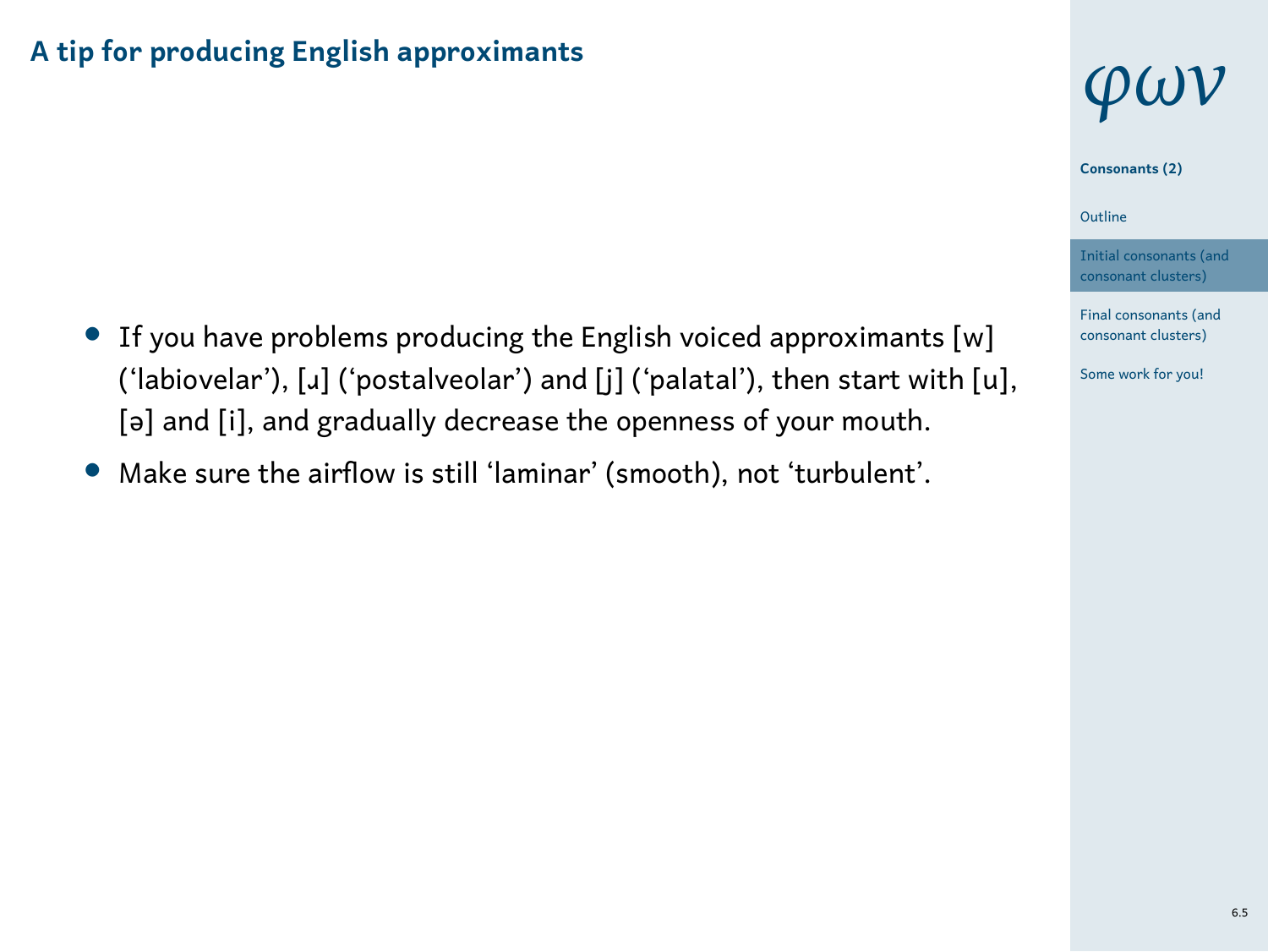# **A tip for producing English approximants**

- *•* If you have problems producing the English voiced approximants [w] ('labiovelar'), [ɹ] ('postalveolar') and [j] ('palatal'), then start with [u], [ə] and [i], and gradually decrease the openness of your mouth.
- *•* Make sure the airflow is still 'laminar' (smooth), not 'turbulent'.
- *•* As an alternative for [ɹ]: start with [ʒ] and gradually *increase* the openness of your mouth.

# *φων* **Consonants (2)**



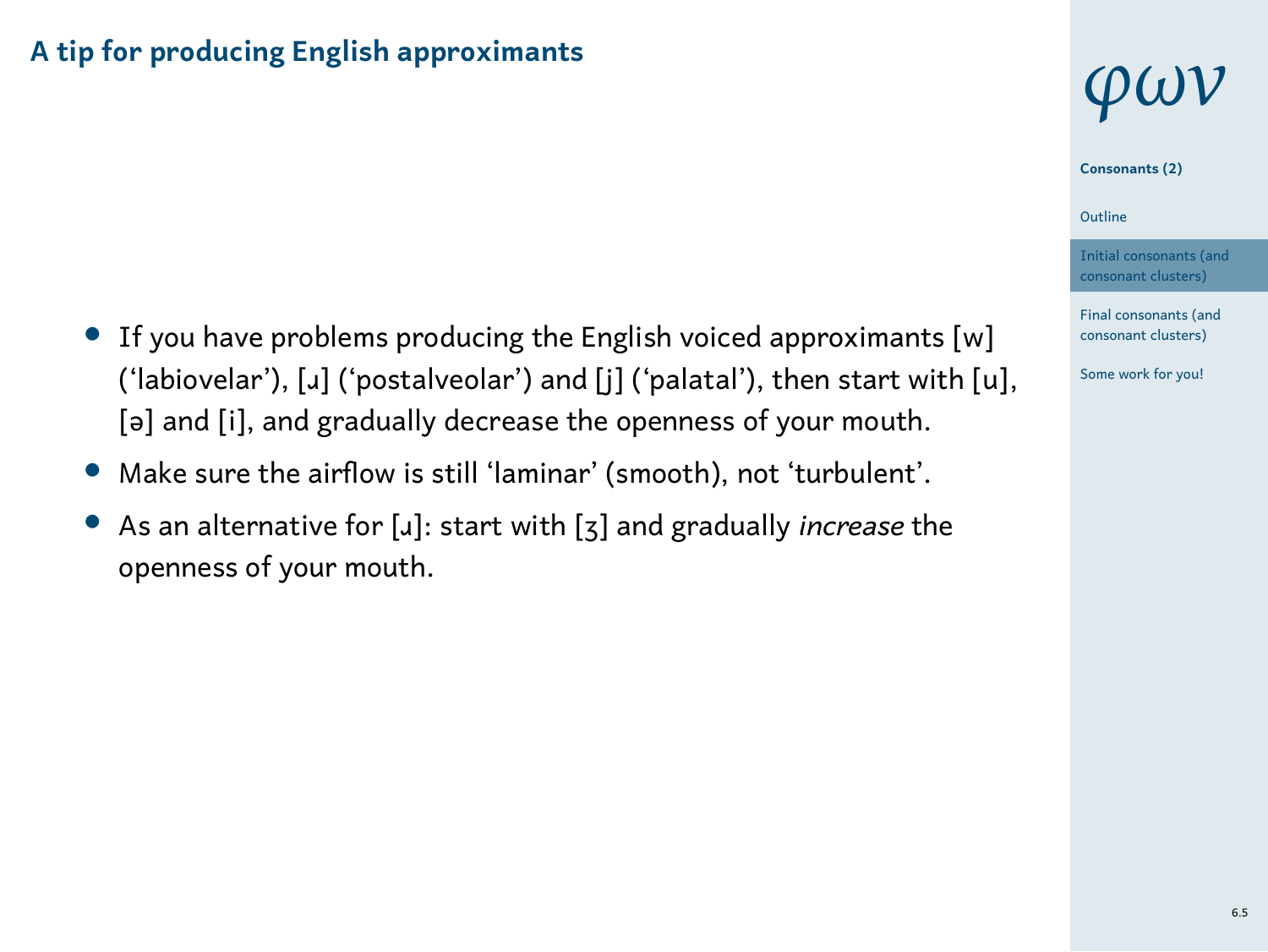#### **Practising English approximants (Sauer 6 1 to 6 2: /w/)**

| ractising English approximants (Sauer 6 1 to 6 2: /w/) |                 |            |                                    |                          |          |                         |               |
|--------------------------------------------------------|-----------------|------------|------------------------------------|--------------------------|----------|-------------------------|---------------|
| Gwendolyn<br>we                                        |                 | inward     |                                    | worm                     | wolf     | bewitch                 |               |
| [wi:]                                                  | ['qwen.də.lɪn]  |            |                                    | $\lceil$ 'ɪn.wəd]        |          | [wʊlf]                  | $[bI$ wit $[$ |
| wigwam                                                 |                 | Wycliffe   | Wyoming                            |                          | where    | whistle                 | while         |
| [ˈwɪq.wæm]                                             |                 | [ˈwɪk.lɪf] |                                    | $[$ waɪ̯.ˈəʊ̯m.ɪŋ]       | [we̥·ə̯] | $[$ 'wɪs. $\dagger]$    | $[waI+]$      |
| twist                                                  | twine           |            | Twiggy                             | tweed                    | twig     | Twain                   |               |
| [twɪst]                                                | [twaːɪn]        |            | $[$ 'twɪg.i]                       | [twiːd]                  | [twig]   | $[$ twe $\mathsf{in}$ ] |               |
| quite                                                  | qualify         |            | quack                              | quaint                   | queer    | quiver                  |               |
| [kwaɪt]                                                | [ˈkw̥ɒl.ɪ.faɪ̯] |            | [kwæk]                             | [kweɪnt]                 | [kwɪːə]  | [ˈkwɪv.ə]               |               |
| squeak                                                 | squirm          |            | squeal                             |                          |          |                         |               |
| [skwiːk]                                               | [skw3:m]        |            | [skwi:ɫ]                           | [skwi: <sup>ə</sup> ł]   |          |                         |               |
| Gwyn                                                   | Quinn           | guano      |                                    | quote                    |          |                         |               |
| [qwɪːn]                                                | [kwɪːn]         | ['gwa:nay] |                                    | [ˈkw̯əʊ̯t]               |          |                         |               |
| dwell                                                  | twelve          | Dwight     |                                    | twice                    |          |                         |               |
| [dwe·l]                                                | [twe·tv]        | [dwaɪt]    |                                    | [twars]                  |          |                         |               |
| wise                                                   | vies            | wet        | vet                                | Wales                    |          | vales                   |               |
| [wa·ɪz]                                                | [va·ɪz]         | [wet]      | $[\mathsf{v}\mathsf{e}\mathsf{t}]$ | $[we$ <sub>r</sub> $+z]$ |          | $[ve$ r $dz]$           |               |
| worse                                                  | verse           | wick       | Vic                                | wiper                    |          | viper                   |               |
| [w3's]                                                 | [vs:s]          | [wɪk]      | $\lceil$ vɪk $\rceil$              | [waɪp.ə]                 |          | [vaip.a]                |               |
| weird                                                  | veered          | wine       | vine                               | wary                     |          | vary                    |               |
| [wɪ·əd]                                                | [vɪ·əd]         | [wa·ɪn]    | [varn]                             | [we·əɹ.i]                |          | [veˈəɹ.i]               |               |
|                                                        |                 |            |                                    |                          |          |                         |               |



**Consonants (2)**

1 Outline nitial consonants (and consonant clusters) Final consonants (and consonant clusters)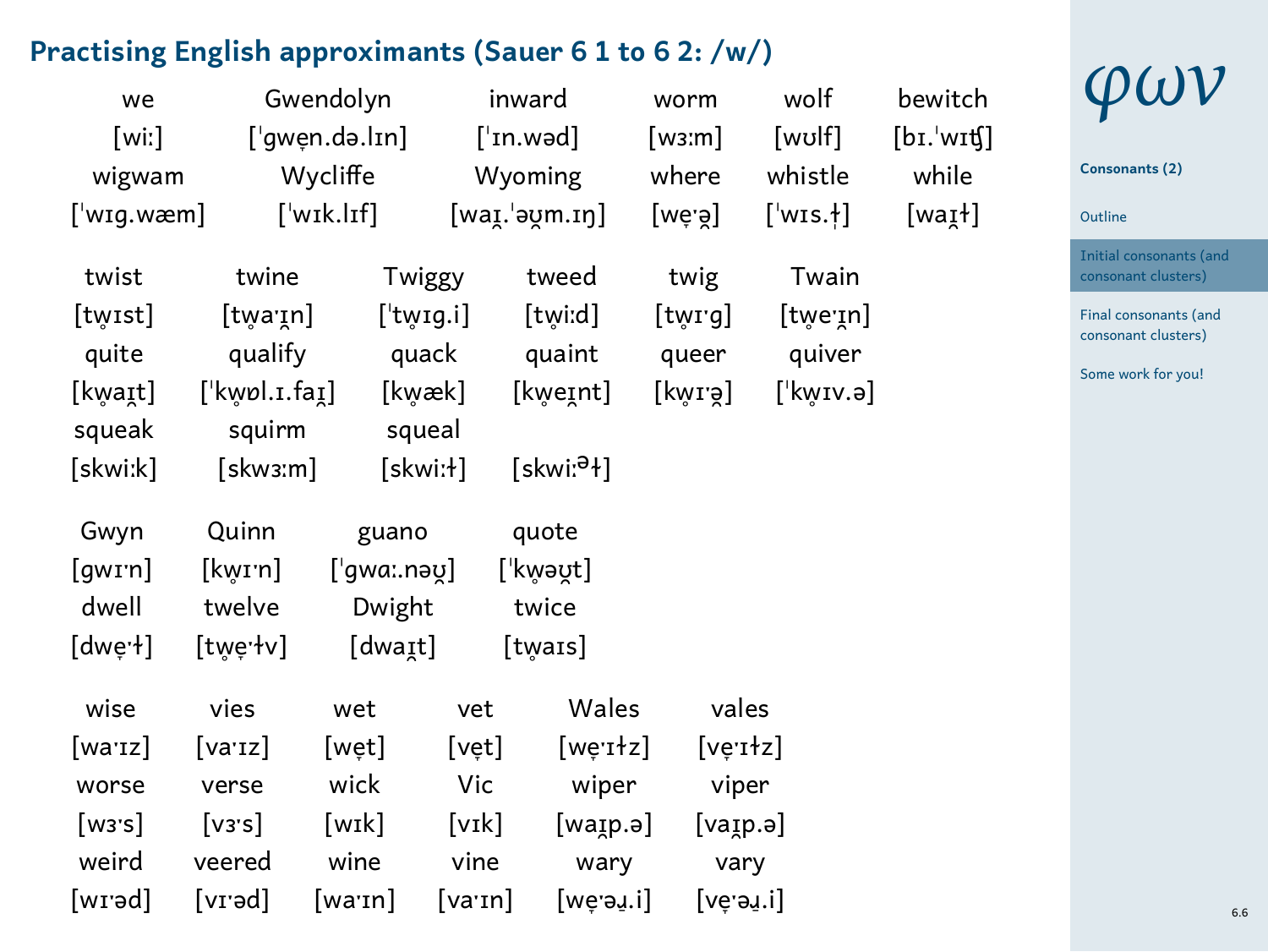# **Practising English approximants (Sauer 6 3: /w/)**

Walter wanted vodka and wine. | His advice was too obvious. /ˈwɔːl.tə ˈwɒnt.ɪd ˈvɒd.kəɹ ənd ˈwaɪn/ | /hɪz əd.ˈvaɪs wəz ˈtuː ˈɒb.vɪ.əs/

Winifred read Advanced Linguistics. /ˈwɪn.ɪ.fred ˈred əd.ˈvɑːnst lɪŋ.ɡwɪst.ɪks/

Whether the weather be fine | Or whether the weather be not, /ˈweð.ə ðə ˈweð.ə bɪ ˈfaɪn/ | /ɔː ˈweð.ə ðə ˈweð.ə bɪ ˈnɒt/

Whether the weather be cold | Or whether the weather be hot, /ˈweð.ə ðə ˈweð.ə bɪ ˈkəʊld/ | /ɔː ˈweð.ə ðə ˈweð.ə bɪ ˈhɒt/

We'll weather the weather | Whatever the weather, /wiːl ˈweð.ə ðə ˈweð.ə/ | /wat.ˈev.ə ðə ˈweð.ə/

Whether we like it or not. /ˈweð.ə wi laɪk ɪt ɔː ˈnɒt/

We were invited for a glass of whiskey. /wɪ wəɹ ɪn.ˈvaɪt.ɪd fəɹ ə ˈɡlɑːs əv ˈwɪsk.i/

The Wizard of Oz is a wonderful movie. /ðə ˈwɪzəd əv ɒz ɪz ə ˈwʌn.də.fʊl ˈmuːvi/



**Consonants (2)**

1 Outline

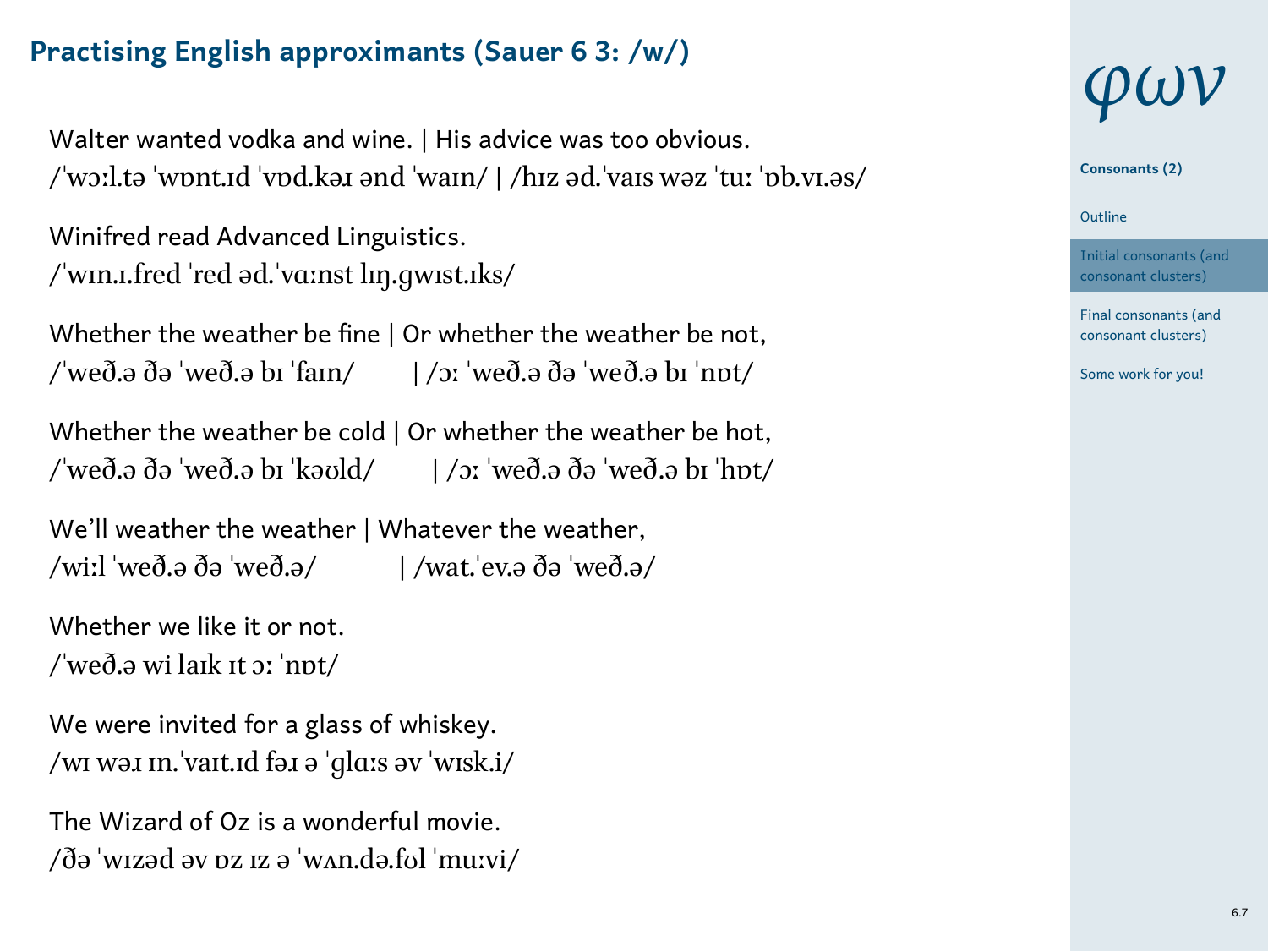### **Practising English approximants (Sauer 6 3: /w/) (continued)**

We value the love of our brothers and sisters. /wɪ ˈvæl.juː ðə ˈlʌv əv ɑː ˈbrʌð.əz ən ˈsɪst.əz/ (N.B. pronunciation of "our")

Is it worth while working in the vineyard? /ɪz ɪt 'wɜː $\theta$  'waɪl 'wɜːk.ɪŋ ɪn ðə 'vɪnjəd/

Vampires usually ravish virgins. /ˈvæm.paɪəz ˈjuːʒ.u.əl.i ˈræv.ɪʃ ˈvɜːʤ.ɪnz/

What weather will Vivian have in Venice? /ˈwɒt ˈweð.ə wɪl ˈvɪv.ɪ.ən ˈhæv ɪn ˈven.ɪs/

We watched the Woodstock Festival on television. /wɪ ˈwɒʧt ðə ˈwʊd.stɒk ˈfest.ɪv.l ɒn ˈtel.ə.vɪʒ.n/

She couldn't find any vegetables at Woolworth's. /ʃɪ ˈkʊd.nt ˈfaɪnd en.i ˈveʤ.təb.lz ət ˈwʊl.wəθs/

They visited Worcester and Wolverhampton. /ðeɪ ˈvɪz.ɪt.ɪd ˈwʊst.ər ənd ˈwʊlv.ə.hæm.tən/

Harvard University and the University of Pennsylvania are very well known. /ˈhɑːv.əd juːn.i.ˈvɜːs.ɪt.i ənd ðə juːn.i.ˈvɜːs.ɪt.i əv pens.ɪl.ˈveɪn.ɪ.ər ə ˈver.i ˈwell ˈnəʊn/



**Consonants (2)**

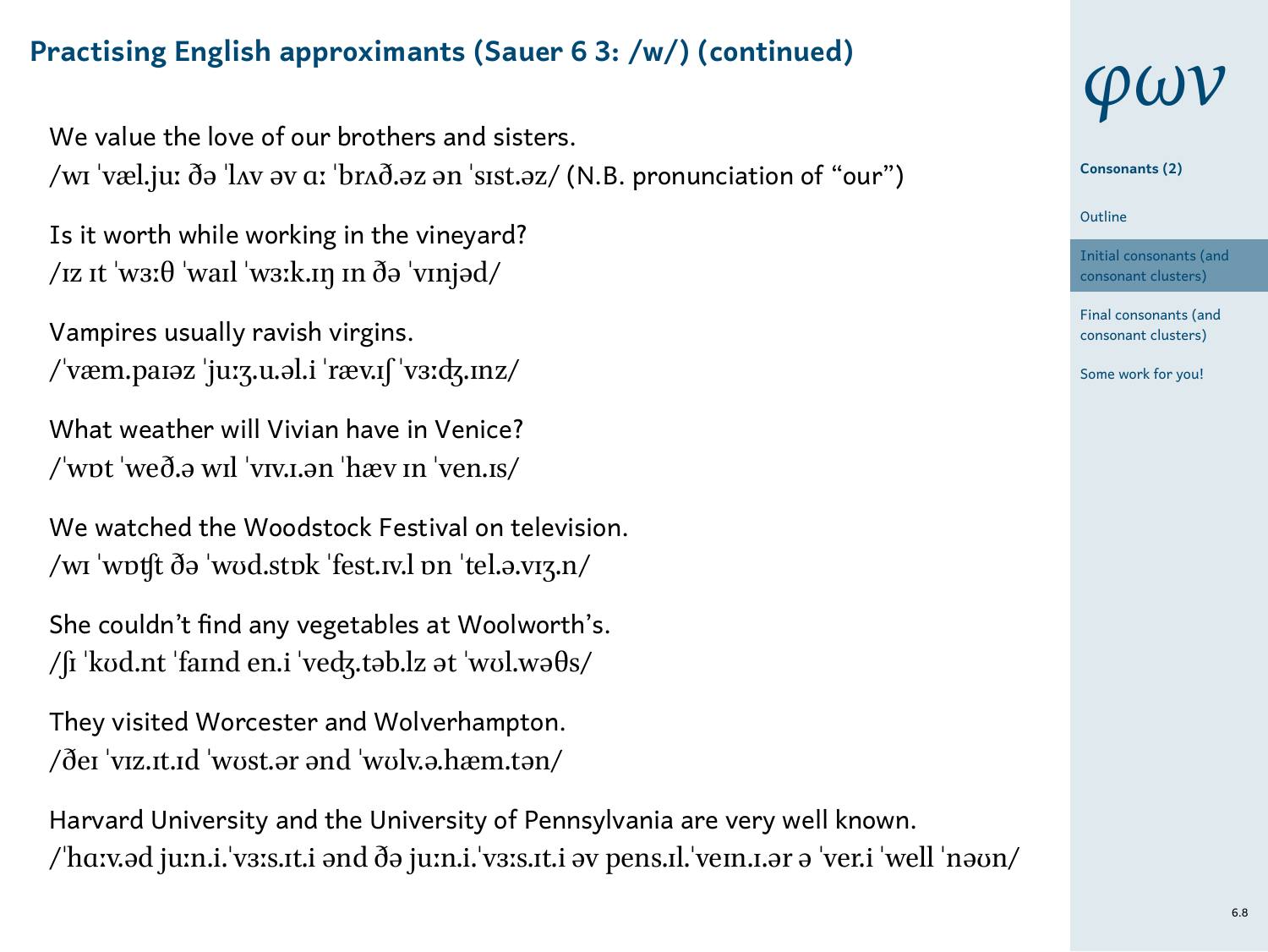### **Practising English approximants (Sauer 6 3: /w/) (concluded)**

There was an old woman and what do you think? /ðeə ˈwɒz ən əʊld ˈwʊm.ən ənd ˈwɒt dʊ jʊ ˈθɪŋk/ She lived upon nothing but victuals and drink. /ʃɪ ˈlɪvd ə.pɒn ˈnʌθ.ɪŋ bət ˈvɪt.lz ənd ˈdrɪŋk/

And though victuals and drink were the chief of her diet, /ənd ðəʊ ˈvɪt.lz ənd ˈdrɪŋk wə ðə ˈʧiːf əv hə ˈdaɪ.ət/ This plaguy old woman could never be quiet. /ðɪs ˈpleɪɡ.i əʊld ˈwʊm.ən kʊd ˈnev.ə bɪ ˈkwaɪ.ət/

She went to the baker, to buy her some bread, /ʃɪ ˈwent tə ðə ˈbeɪk.ə tə ˈbaɪ hə səm ˈbred/ And when she came home her old husband was dead. /ənd ˈwen ʃi keɪm ˈhəʊm həɹ əʊld ˈhʌzbənd wəz ˈded/

She went to the clerk to toll the bell, /ʃɪ ˈwent tə ðe ˈklɑːk tə ˈtəʊl ðə ˈbel/ And when she got home, her old husband was well. /ənd ˈwen ʃɪ ɡɒt ˈhəʊm həɹ əʊld ˈhʌzbʌnd ˈwəz ˈwel/



**Consonants (2)**

1 Outline

Initial consonants (and consonant clusters) Final consonants (and ant clusters)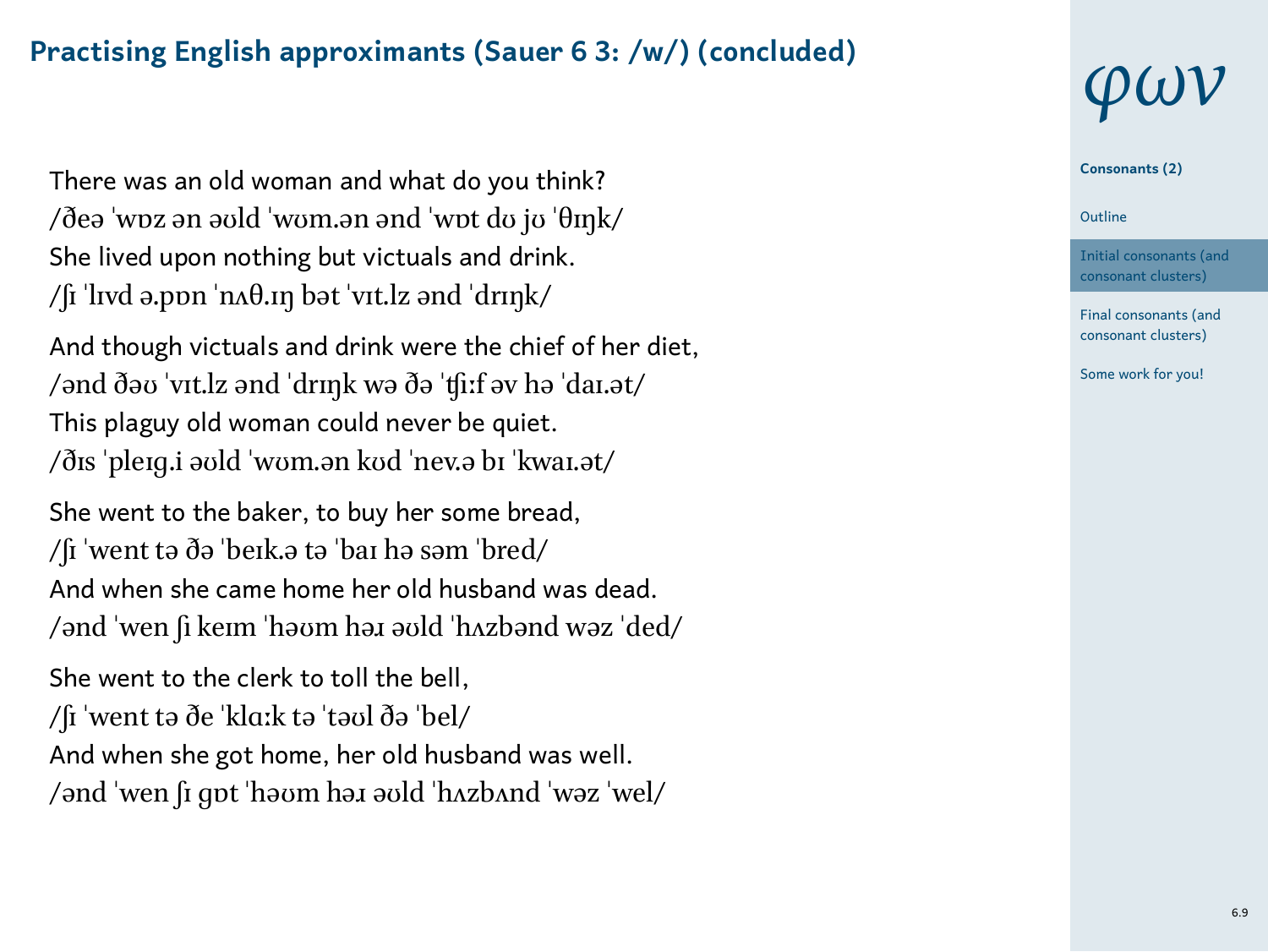*•* Note the following positional variants ("allophones") of the English phoneme /r/ that are used by many speakers:



**Consonants (2)**

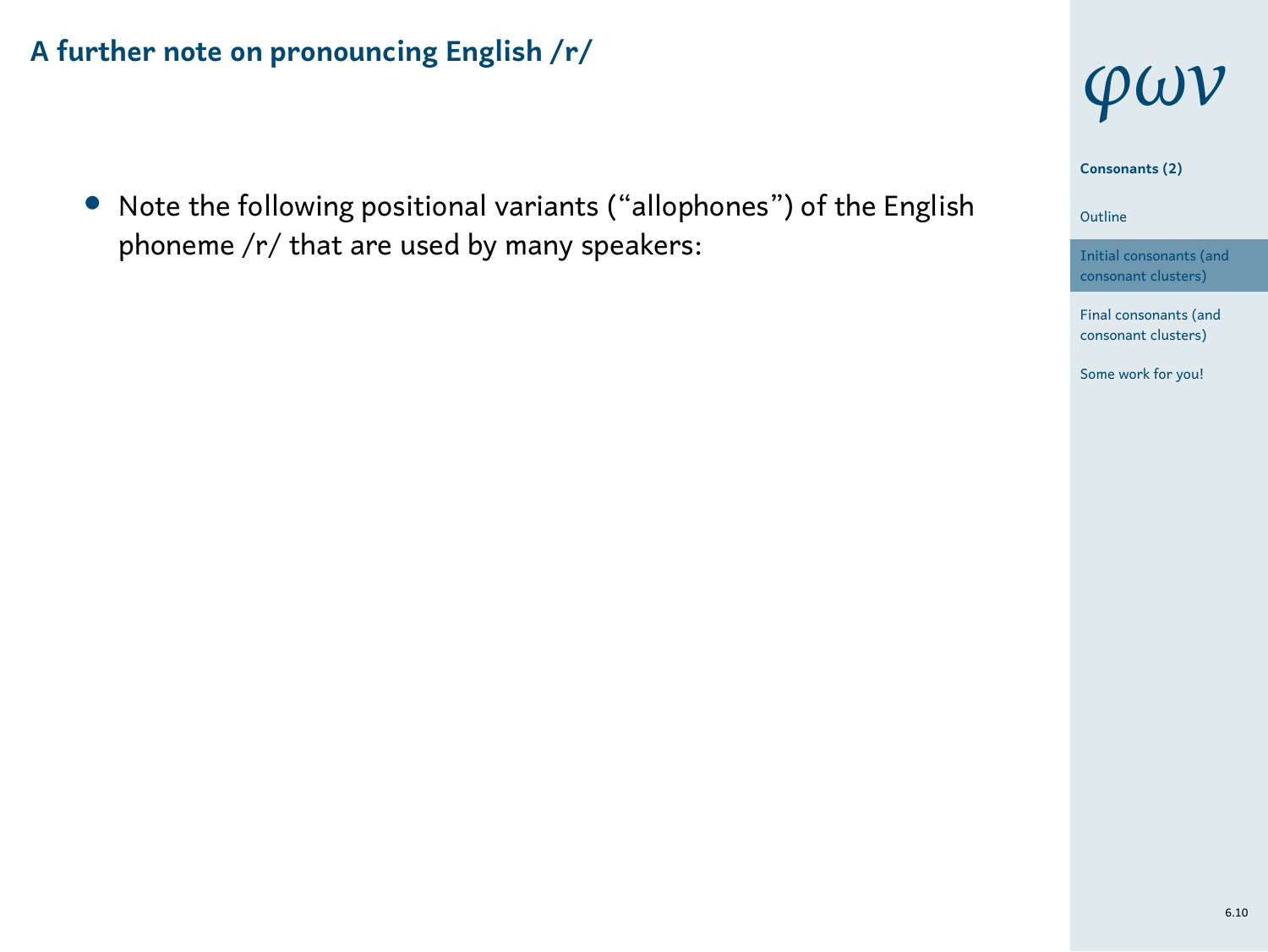- *•* Note the following positional variants ("allophones") of the English phoneme /r/ that are used by many speakers:
	- <sup>1</sup> /r/ *→* [ɹ] ([ɹ] = voiced postalveolar approximant);



**Consonants (2)**

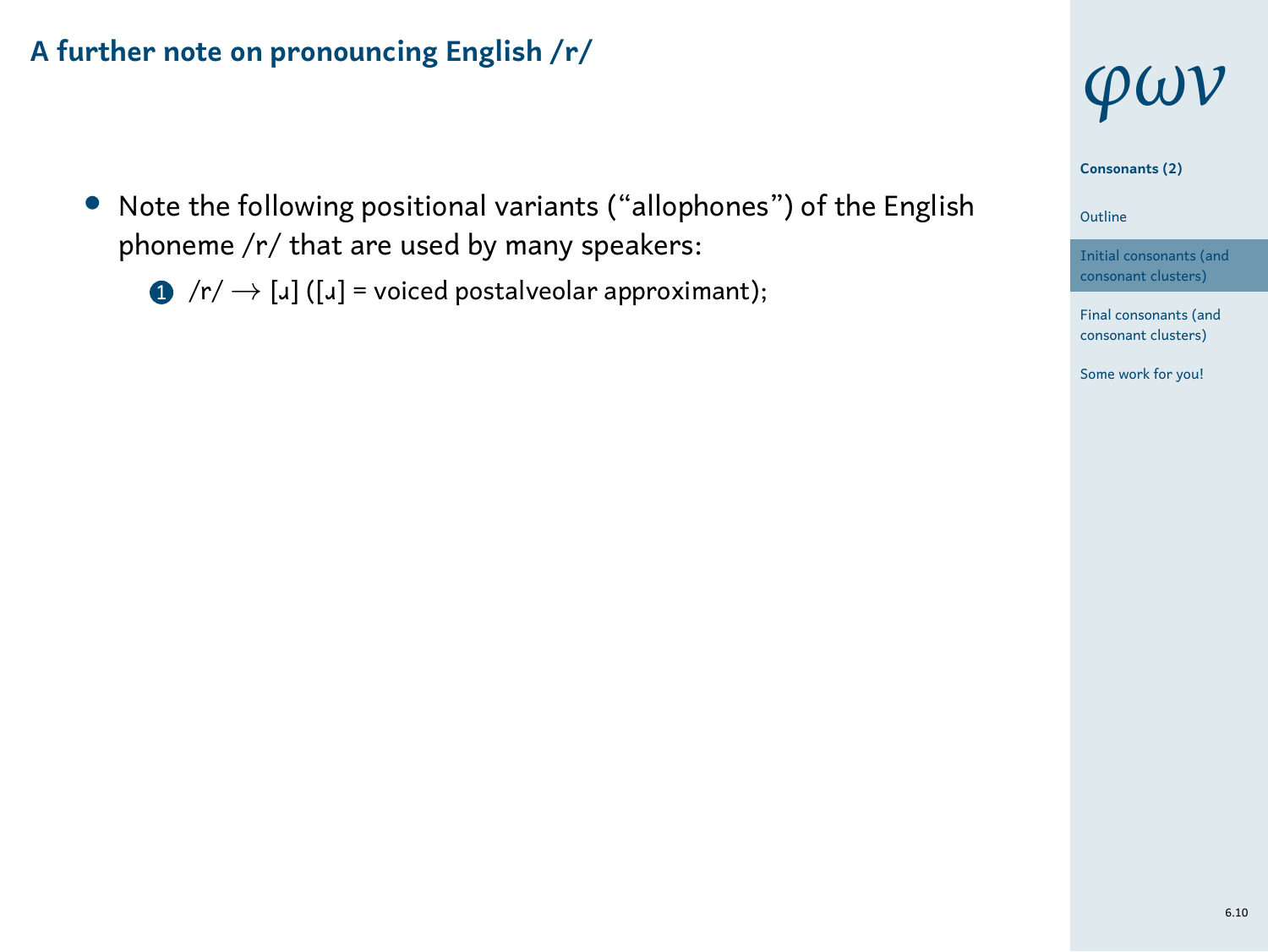- *•* Note the following positional variants ("allophones") of the English phoneme /r/ that are used by many speakers:
	- <sup>1</sup> /r/ *→* [ɹ] ([ɹ] = voiced postalveolar approximant);
	- <sup>2</sup> /pr/, /kr/ *→* [pɹ̥], [kɹ̥] ([ɹ̥] = devoiced postalveolar approximant);







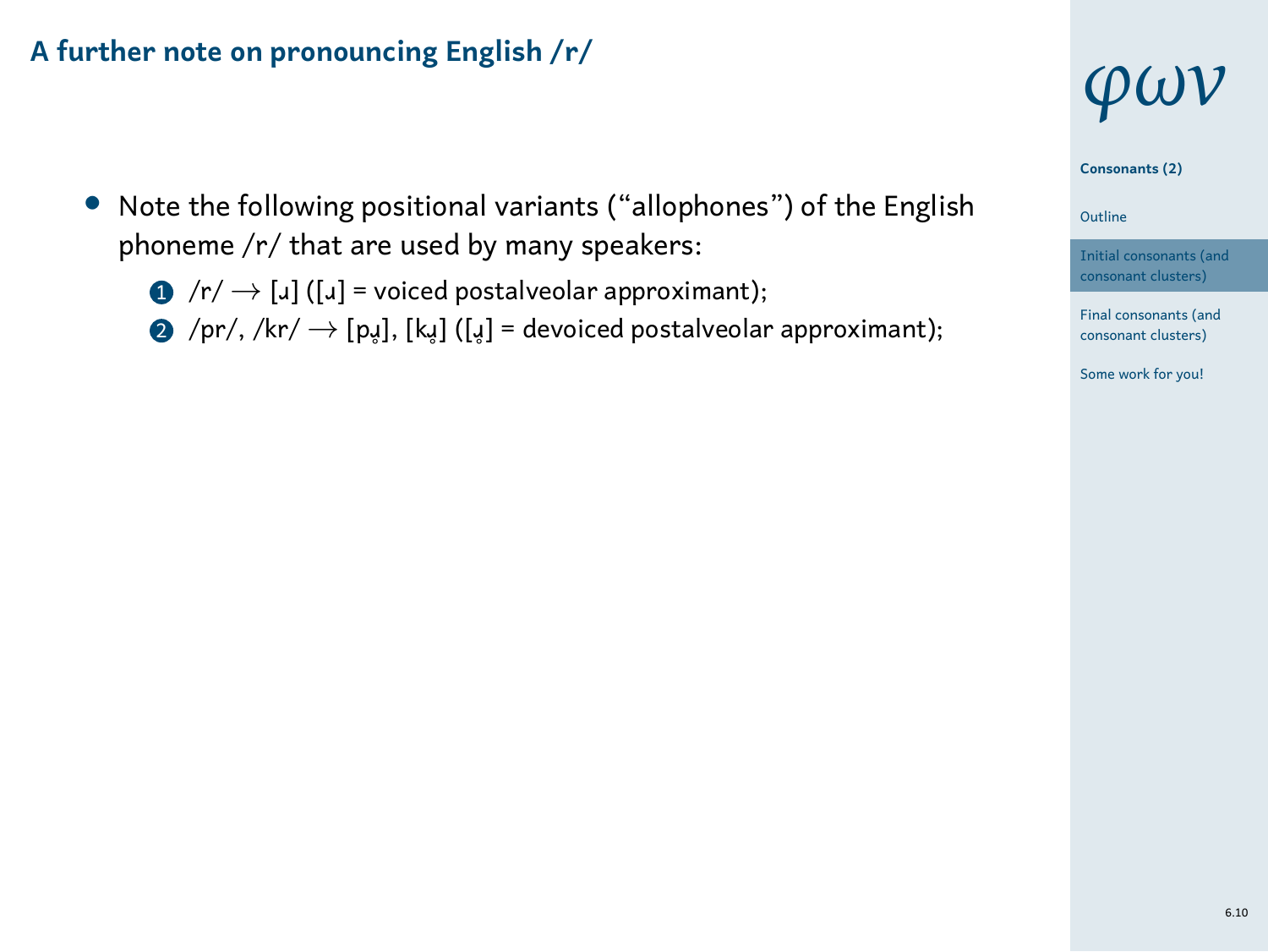- *•* Note the following positional variants ("allophones") of the English phoneme /r/ that are used by many speakers:
	- <sup>1</sup> /r/ *→* [ɹ] ([ɹ] = voiced postalveolar approximant);
	- <sup>2</sup> /pr/, /kr/ *→* [pɹ̥], [kɹ̥] ([ɹ̥] = devoiced postalveolar approximant);
	- $\bigotimes$  / $\theta$ r/  $\to$  [ $\theta$ r] ([r] = voiced alveolar tap or flap);



**Consonants (2)**



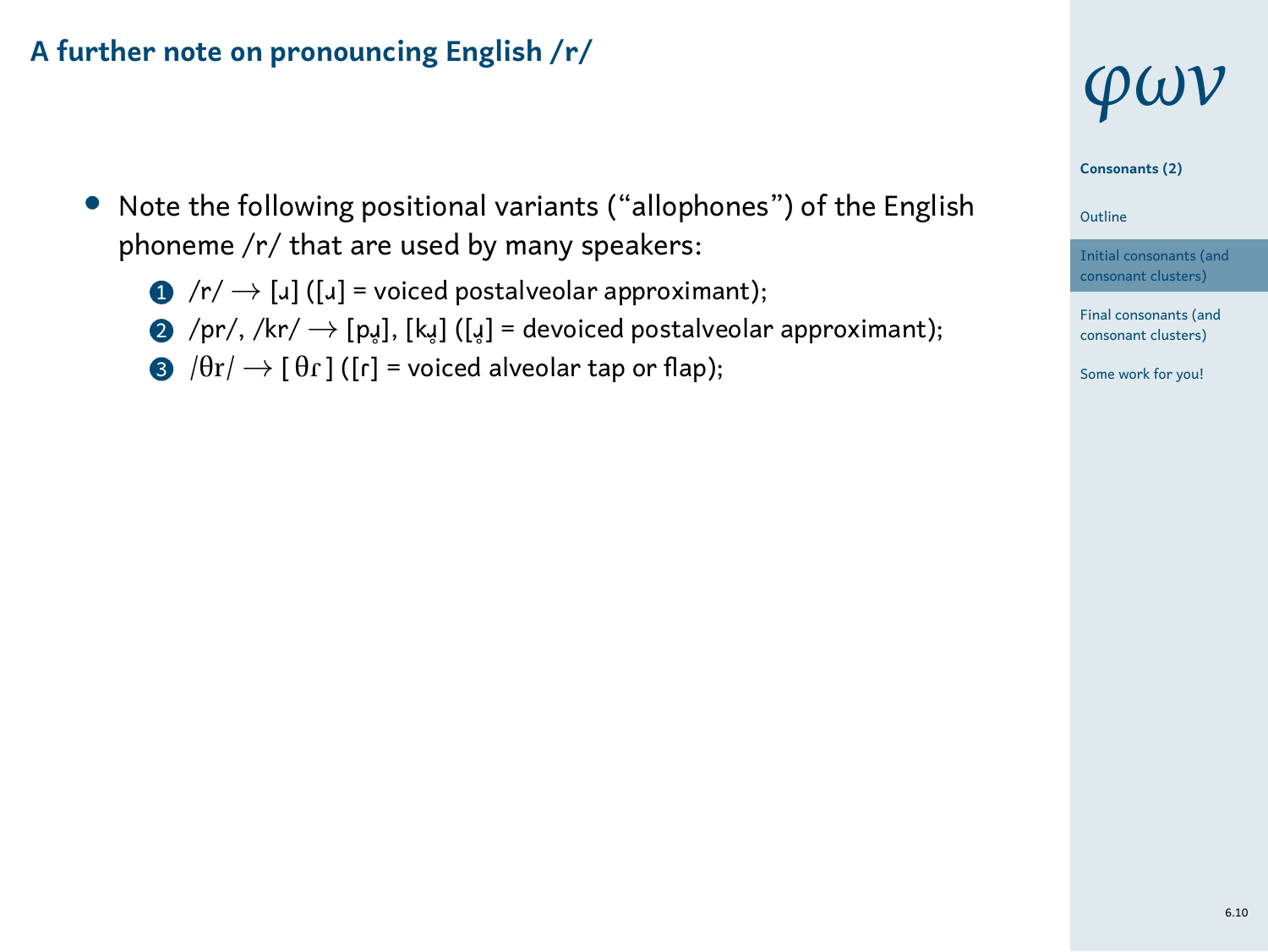- *•* Note the following positional variants ("allophones") of the English phoneme /r/ that are used by many speakers:
	- **1** /r/ → [*u*] ([*u*] = voiced postalveolar approximant);
	- 2 /pr/, /kr/ → [pı̥], [k̥]] ([ų̥] = devoiced postalveolar approximant);
	- $\bigotimes$  / $\theta$ r/  $\to$  [ $\theta$ r] ([r] = voiced alveolar tap or flap);
	- $\to$  /tr/  $\to$  [ t̪] ([ ɟ] = devoiced retroflex approximant); cf [tʃ].



**Consonants (2)**



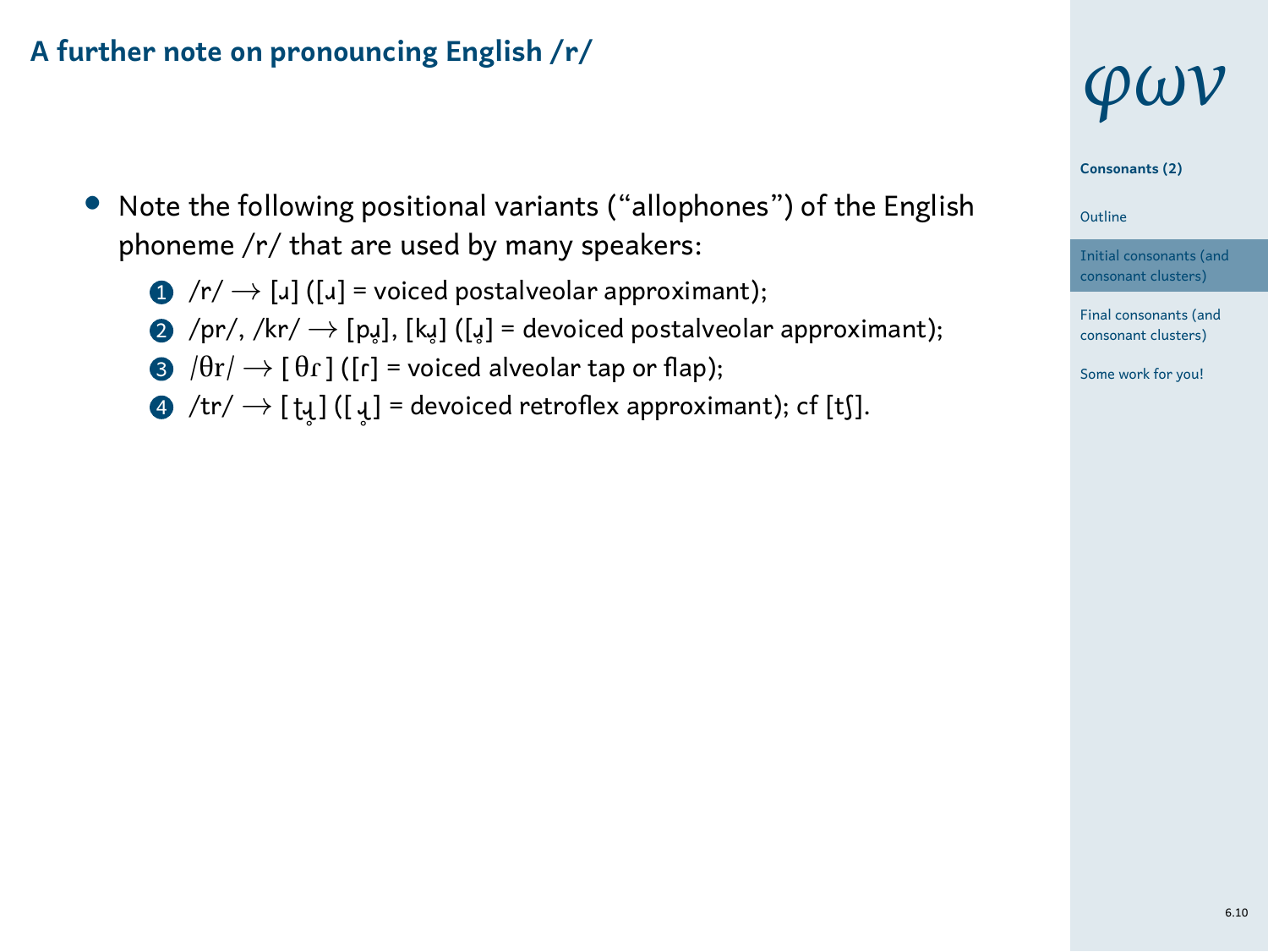- *•* Note the following positional variants ("allophones") of the English phoneme /r/ that are used by many speakers:
	- **1** /r/ → [*u*] ([*u*] = voiced postalveolar approximant);
	- 2 /pr/, /kr/ → [pı̥], [kı̥] ([ų] = devoiced postalveolar approximant);
	- $\bigcirc \theta / \theta r / \rightarrow [\theta r]$  ([r] = voiced alveolar tap or flap);
	- $\to$  /tr/  $\to$  [ t̪] ([ ɟ] = devoiced retroflex approximant); cf [tʃ].
	- <sup>5</sup> /dr/ *→* [ɖɻ ] ([ ɻ ] = voiced retroflex approximant); cf [dʒ].



**Consonants (2)**





Final consonants (and consonant clusters) Some work for you!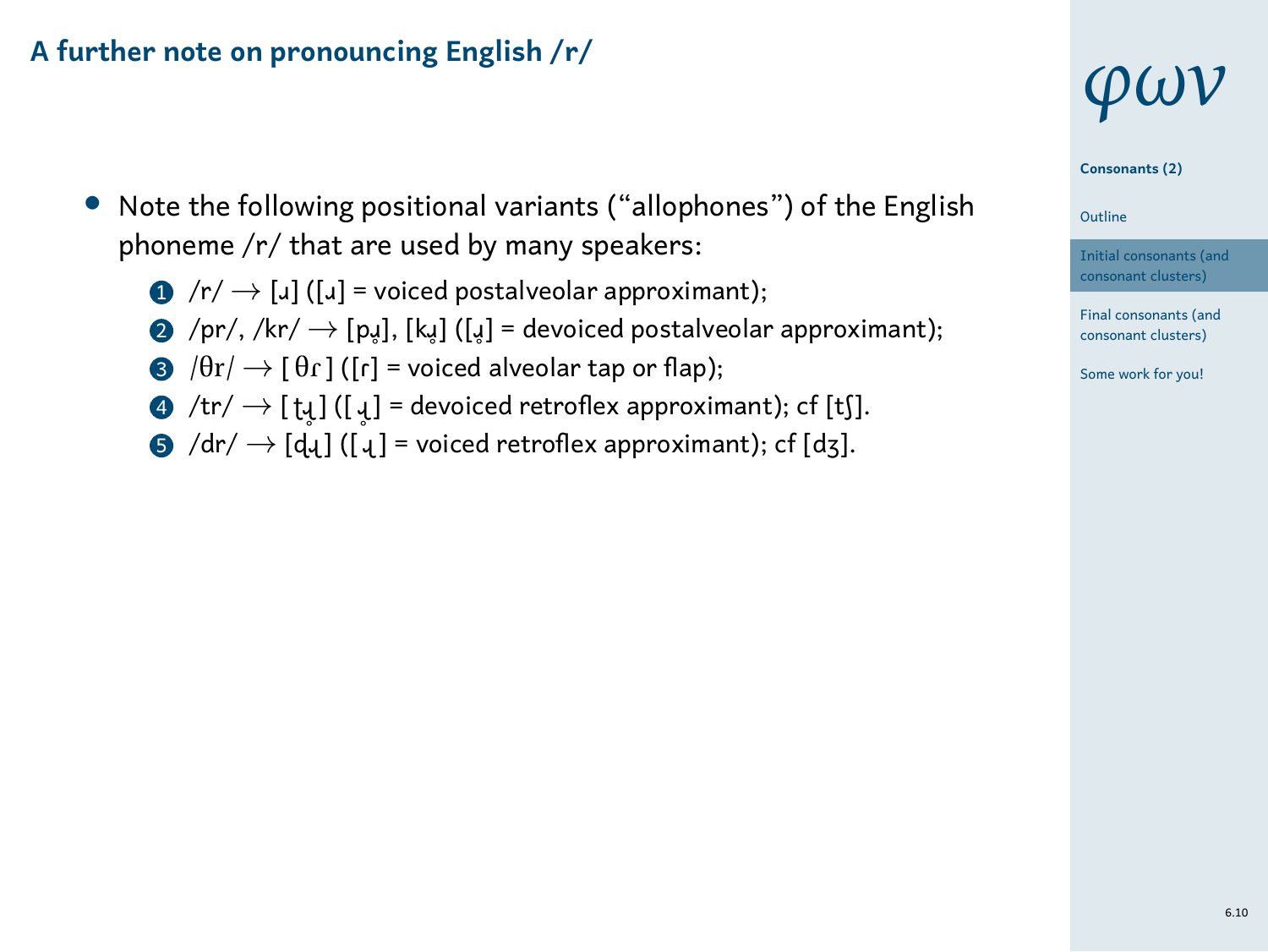- *•* Note the following positional variants ("allophones") of the English phoneme /r/ that are used by many speakers:
	- **1** /r/ → [*u*] ([*u*] = voiced postalveolar approximant);
	- 2 /pr/, /kr/ → [pı̥], [k̥]] ([ų] = devoiced postalveolar approximant);
	- $\bigotimes$  / $\theta$ r/  $\rightarrow$  [ $\theta$ r] ([r] = voiced alveolar tap or flap);
	- $\to$  /tr/  $\to$  [ t̪] ([ ɟ] = devoiced retroflex approximant); cf [tʃ].
	- <sup>5</sup> /dr/ *→* [ɖɻ ] ([ ɻ ] = voiced retroflex approximant); cf [dʒ].
- *•* Note that the IPA symbol [ɹ] can stand for a dental, alveolar, or postalveolar voiced approximant, corresponding to the voiced fricatives [ð], [z], or [ʒ].

# *φων*







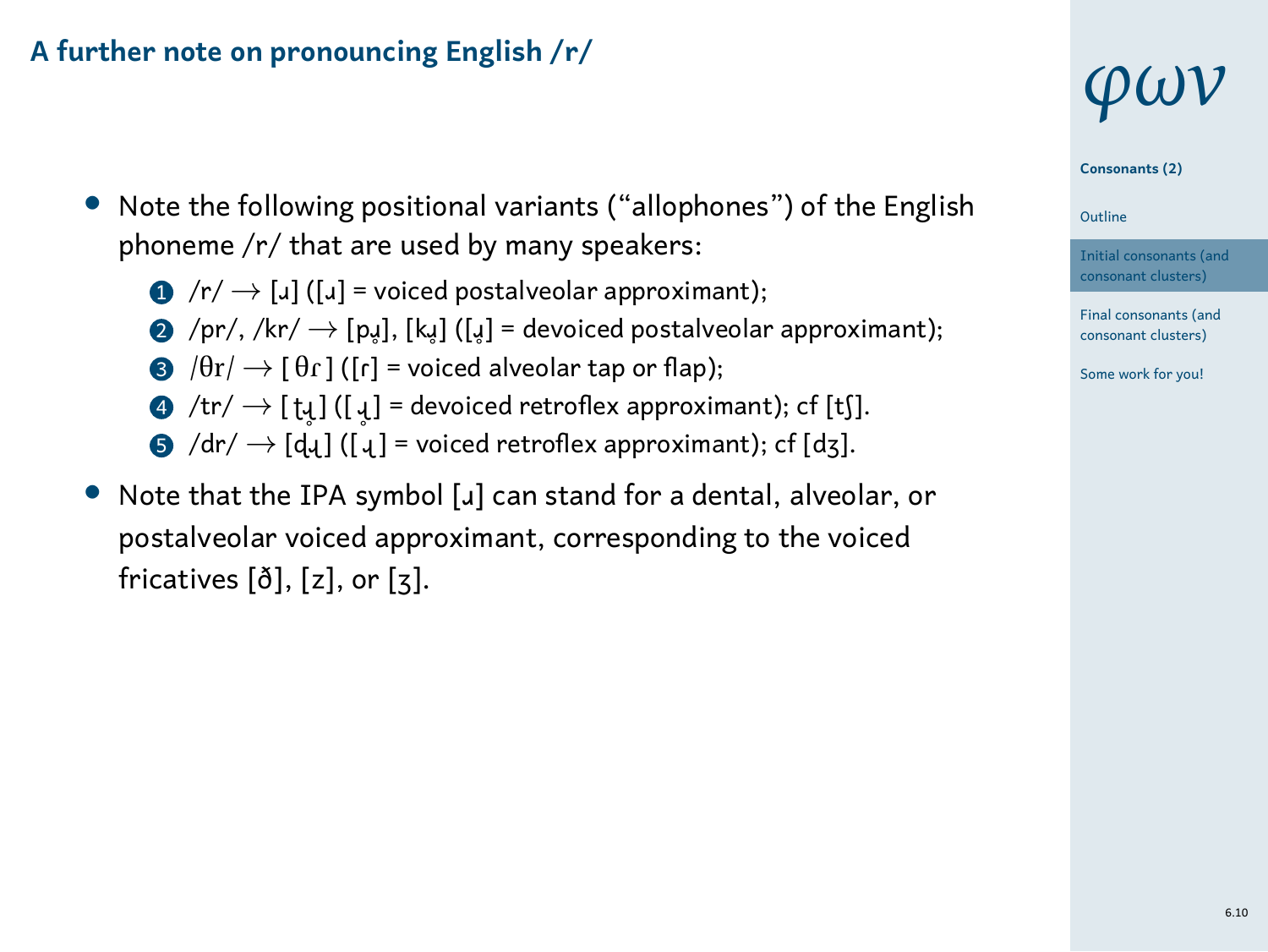- *•* Note the following positional variants ("allophones") of the English phoneme /r/ that are used by many speakers:
	- **1** /r/ → [*u*] ([*u*] = voiced postalveolar approximant);
	- 2 /pr/, /kr/ → [pı̥], [k̥]] ([ų] = devoiced postalveolar approximant);
	- $\bigcirc$  / $\theta$ r/  $\rightarrow$  [ $\theta$ r] ([r] = voiced alveolar tap or flap);
	- $\to$  /tr/  $\to$  [ t̪] ([ ɟ] = devoiced retroflex approximant); cf [tʃ].
	- <sup>5</sup> /dr/ *→* [ɖɻ ] ([ ɻ ] = voiced retroflex approximant); cf [dʒ].
- *•* Note that the IPA symbol [ɹ] can stand for a dental, alveolar, or postalveolar voiced approximant, corresponding to the voiced fricatives [ð], [z], or [ʒ].
- *•* If you really want to go into detail, you can indicate that /r/ is normally produced by many native speakers as  $[I^w]$ , i.e. retracted (not (laminal-) alveolar but (laminal-) postalveolar) and labialized (lips rounded), as in  $\langle \text{red}\rangle$  /red/  $\rightarrow$  [  $\textbf{1}^w\textbf{e}d$  ] or [  $\textbf{1}^w\textbf{e}d$  ].

# *φων*







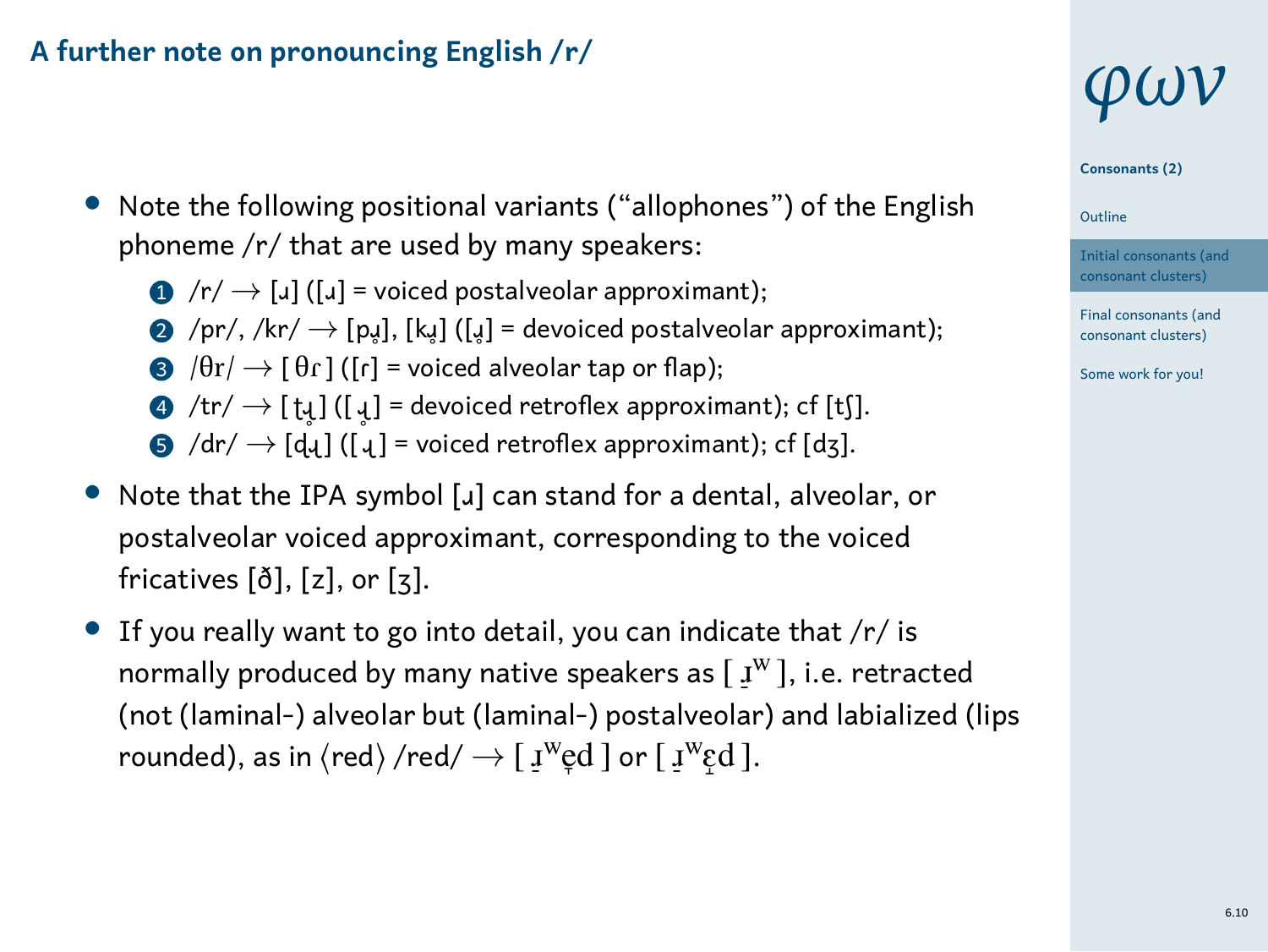# **One more reason why English /r/ [**ɹ**] is** *post***alveolar**

| (in Onset position<br>in native English<br>words:) |  | /m/ /n/ /w/ /l/ /r/ |  |  |  |
|----------------------------------------------------|--|---------------------|--|--|--|
| alveolar<br>fricative $/s/$                        |  |                     |  |  |  |
| postalveolar<br>fricative                          |  |                     |  |  |  |



1 Outline

ants (and consonant clusters) Final consonants (and consonant clusters) Some work for you!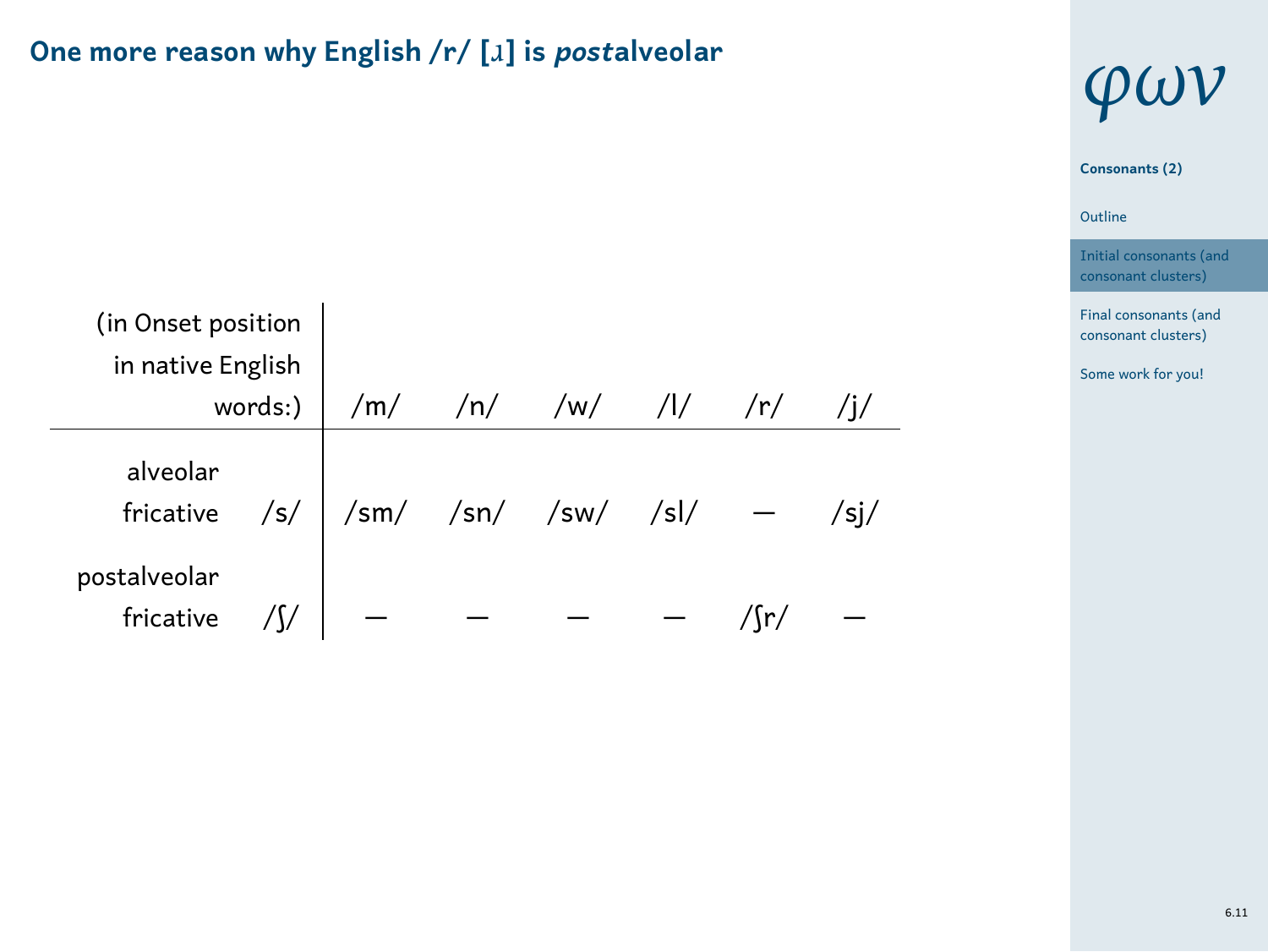# **Practising allophones of /r/:**

| ractising allophones of /r/: |                                  |            |                              |                       |                     |  |  |  |  |  |
|------------------------------|----------------------------------|------------|------------------------------|-----------------------|---------------------|--|--|--|--|--|
| wrist                        | rock<br>Rome                     |            | race                         | raze                  | rhetoric            |  |  |  |  |  |
| [ust]                        | [upk]                            | [ɹəˈʊ̯m]   | [ɹeɪs]                       | [ɹeˈɪz]               | ['jet.a.ark]        |  |  |  |  |  |
|                              |                                  |            |                              |                       |                     |  |  |  |  |  |
| proud                        | practice                         | priest     | crib                         | crest                 | Christ              |  |  |  |  |  |
| [pɹaːʊ̯d]                    | [puækt.1s]                       | [ˈpɹ̯iːst] | [kɹɪːb]                      | [kɹ̯est]              | [kɹaɪ̯st]           |  |  |  |  |  |
|                              |                                  |            |                              |                       |                     |  |  |  |  |  |
| try                          | chai                             | trip       | chip                         | drain                 | Jane                |  |  |  |  |  |
| [tɹaːɪ̯]                     | [ʧa·ɪ̯]                          | [tuɪp]     | $[4$ ip]                     | [d̪]]                 | [ʤe̞·ɪ̯n]           |  |  |  |  |  |
|                              |                                  |            |                              |                       |                     |  |  |  |  |  |
| trill                        | drill                            | trout      | drought                      | trawler               | drawler             |  |  |  |  |  |
| $[t$ <sub>U</sub> rl]        | [d.rl]                           | [tɹaʊ̯t]   | [d.avt]                      | [ˈtɹɔːl.ə]            | $[$ d.l $:$ c $\mu$ |  |  |  |  |  |
| through                      | thrombosis                       |            | throw                        |                       |                     |  |  |  |  |  |
| $\lceil \theta$ ruː $\rceil$ | $[0$ rom. bə $\varphi$ s. ıs $]$ |            | $\lceil 0$ rə $\mathfrak{g}$ |                       |                     |  |  |  |  |  |
|                              |                                  |            |                              |                       |                     |  |  |  |  |  |
| here                         | here and there                   |            | hither                       | hither and thither    |                     |  |  |  |  |  |
| $/h$ Iə/                     | /hɪəɹ ən ðeə/                    |            | /ˈhɪð.ə/                     | /'hɪð.əɹ ən 'ðɪð.ə/   |                     |  |  |  |  |  |
| $\langle$ hier $\rangle$     | (hier und dort)                  |            | (hierher)                    | (hierher und dorther) |                     |  |  |  |  |  |
|                              |                                  |            |                              |                       |                     |  |  |  |  |  |
| hence                        | thence                           |            | hens                         |                       |                     |  |  |  |  |  |
| [hens]                       | [ðens]                           |            | [he <sup>nz]</sup>           |                       |                     |  |  |  |  |  |
| (hierhin)                    | (dorthin)                        |            | (Hühner)                     |                       |                     |  |  |  |  |  |
|                              |                                  |            |                              |                       |                     |  |  |  |  |  |

# *φων*

# **Consonants (2)**

1 Outline

Initial consonants (and consonant clusters) Final consonants (and consonant clusters)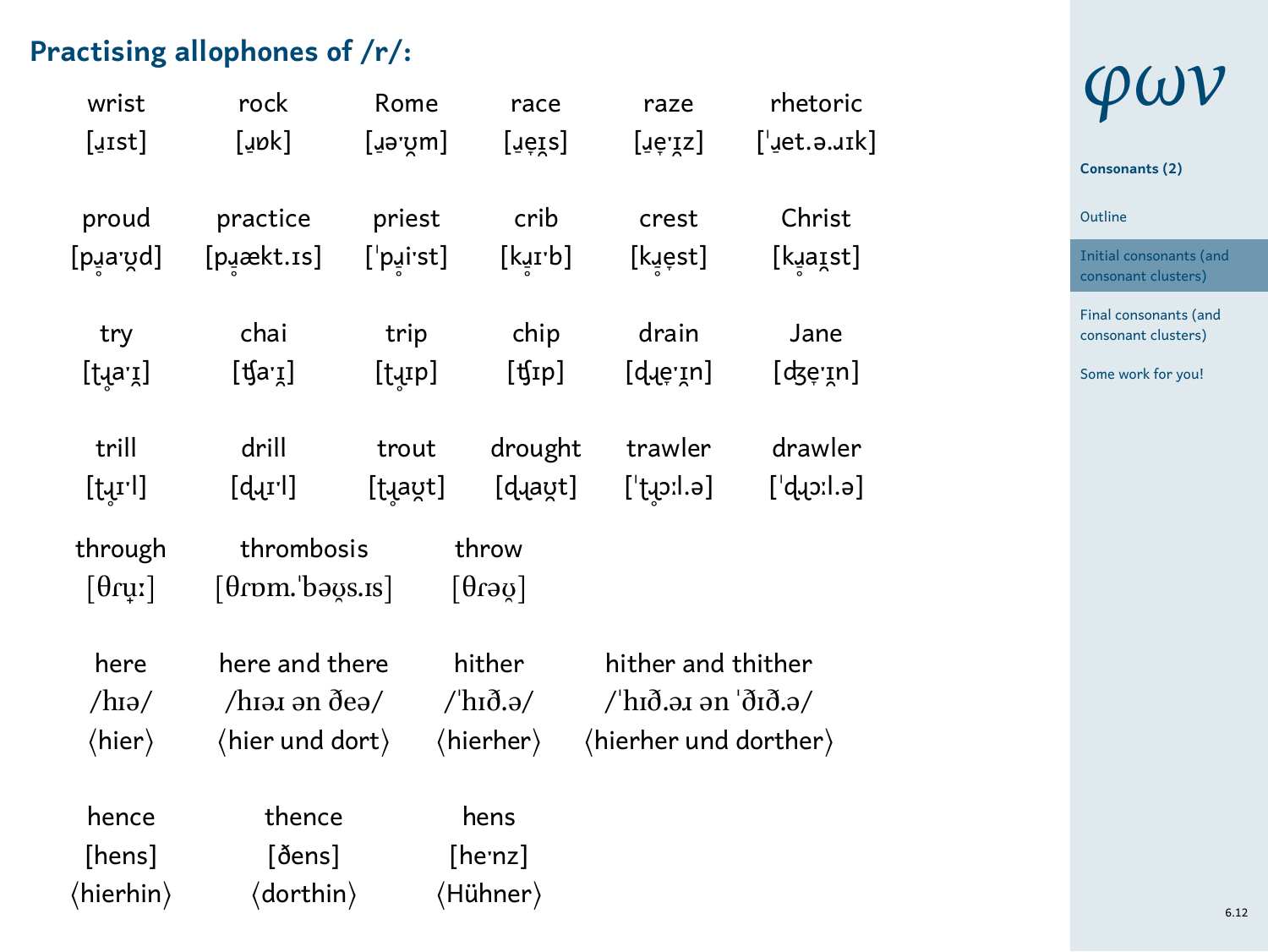*•* Note that people start preparing for a sound before they get to it:

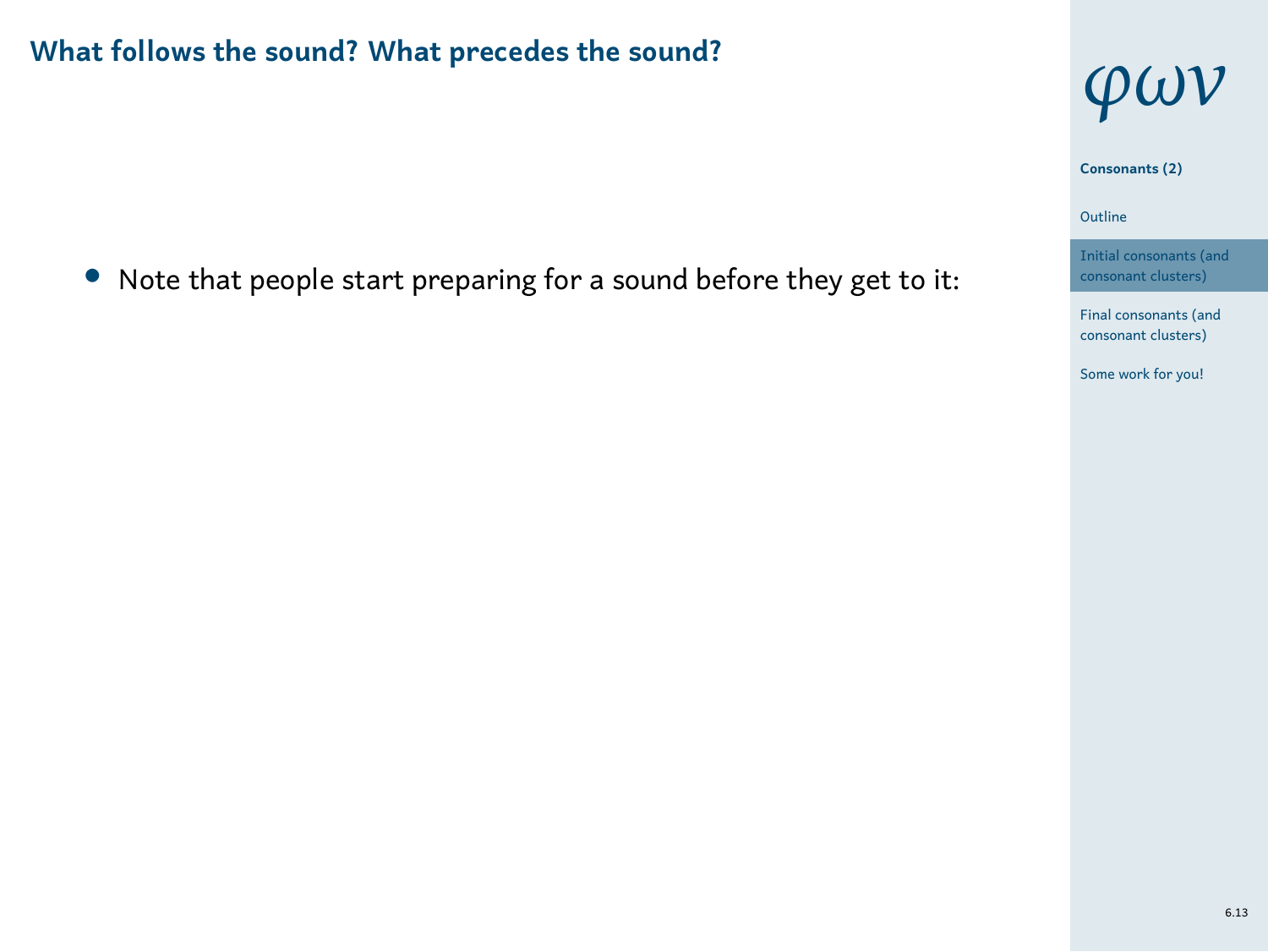- *•* Note that people start preparing for a sound before they get to it:
	- *•* /eɪtθ/ *→* [eɪ̯t̪θ]

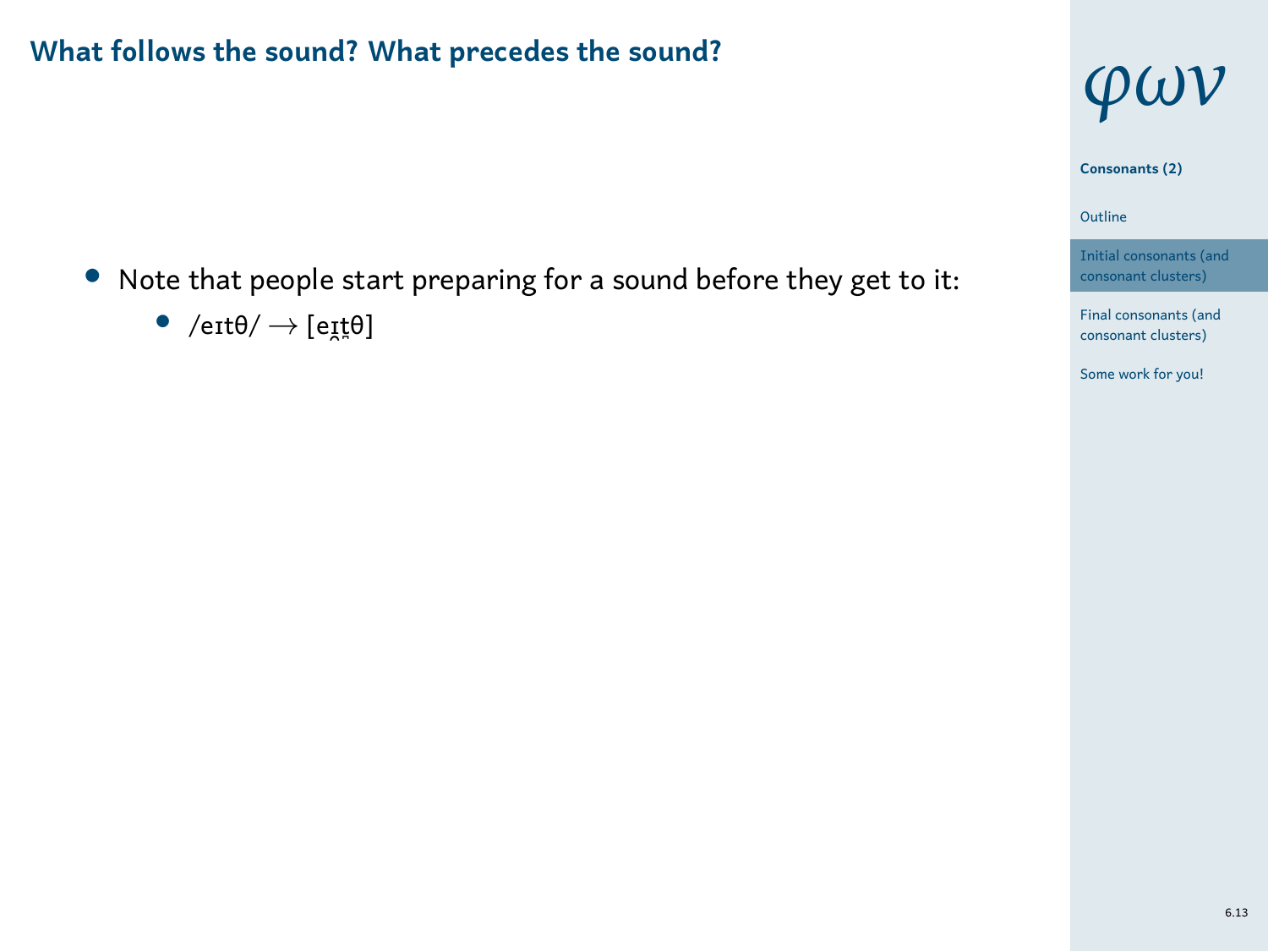- *•* Note that people start preparing for a sound before they get to it:
	- *•* /eɪtθ/ *→* [eɪ̯t̪θ]
	- *•* (dental t instead of alveolar t, because of the following dental fricative) …





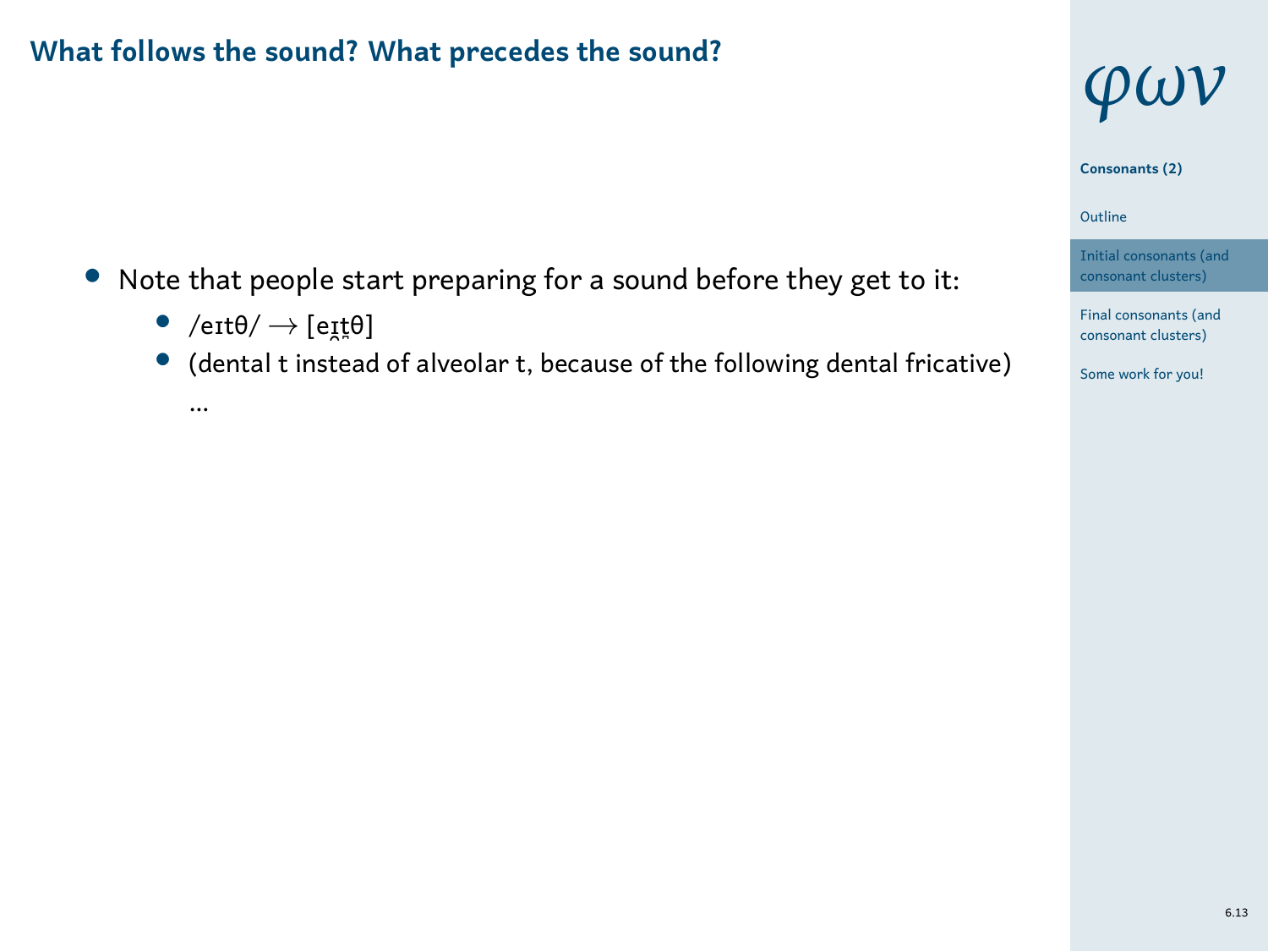

- *•* /eɪtθ/ *→* [eɪ̯t̪θ]
- *•* (dental t instead of alveolar t, because of the following dental fricative) …
- *•* … and are still recovering from the preceding sound when the next one starts:

# *φων* **Consonants (2)**





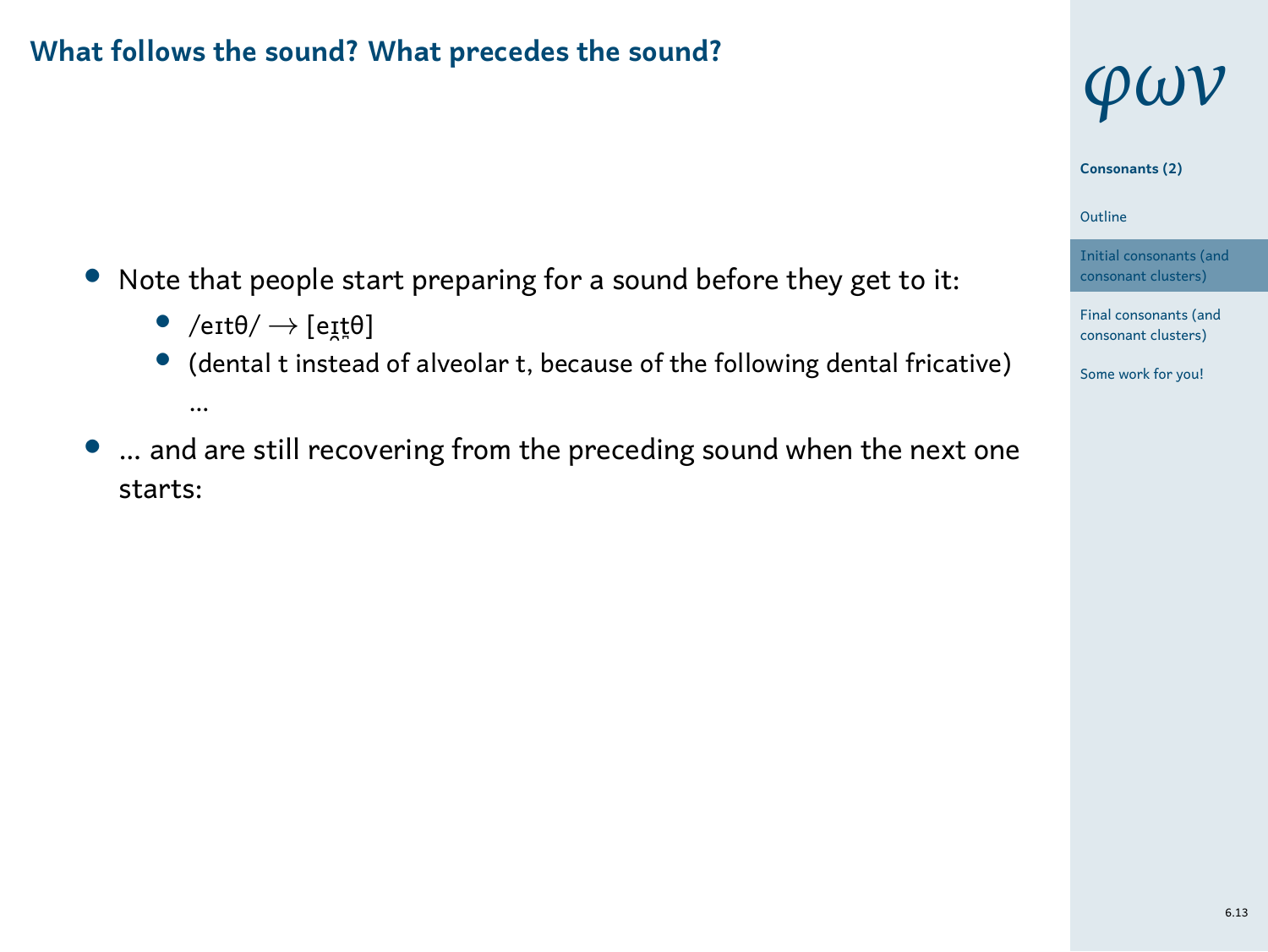

- *•* /eɪtθ/ *→* [eɪ̯t̪θ]
- *•* (dental t instead of alveolar t, because of the following dental fricative) …
- *•* … and are still recovering from the preceding sound when the next one starts:
	- *•* /ˈpɒpɡʌn/ *→* [ˈpʰɒp̚ˌɡ̊ʌn]





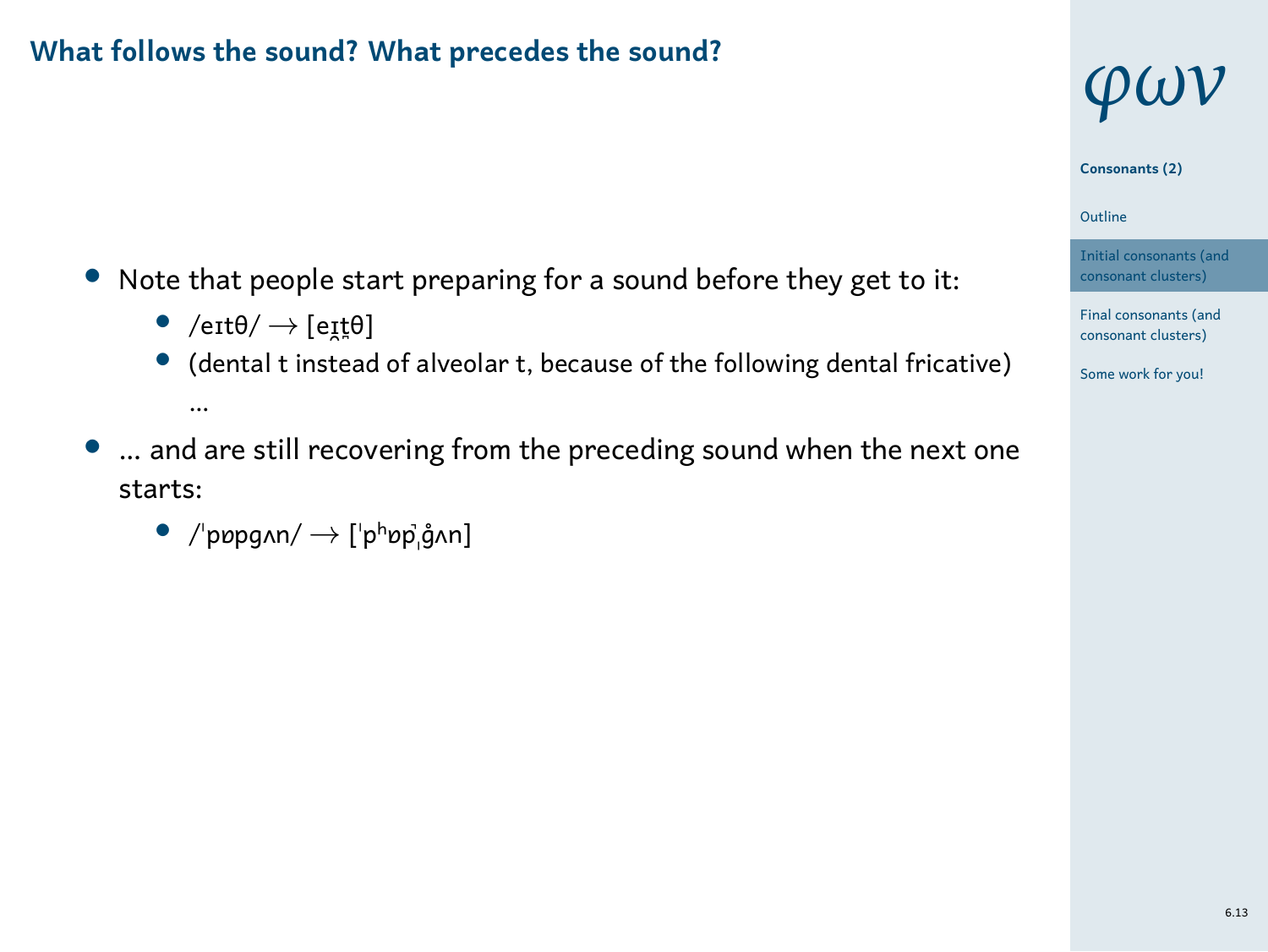

- *•* /eɪtθ/ *→* [eɪ̯t̪θ]
- *•* (dental t instead of alveolar t, because of the following dental fricative) …
- *•* … and are still recovering from the preceding sound when the next one starts:
	- *•* /ˈpɒpɡʌn/ *→* [ˈpʰɒp̚ˌɡ̊ʌn]
	- *•* (devoicing of the lenis velar plosive);







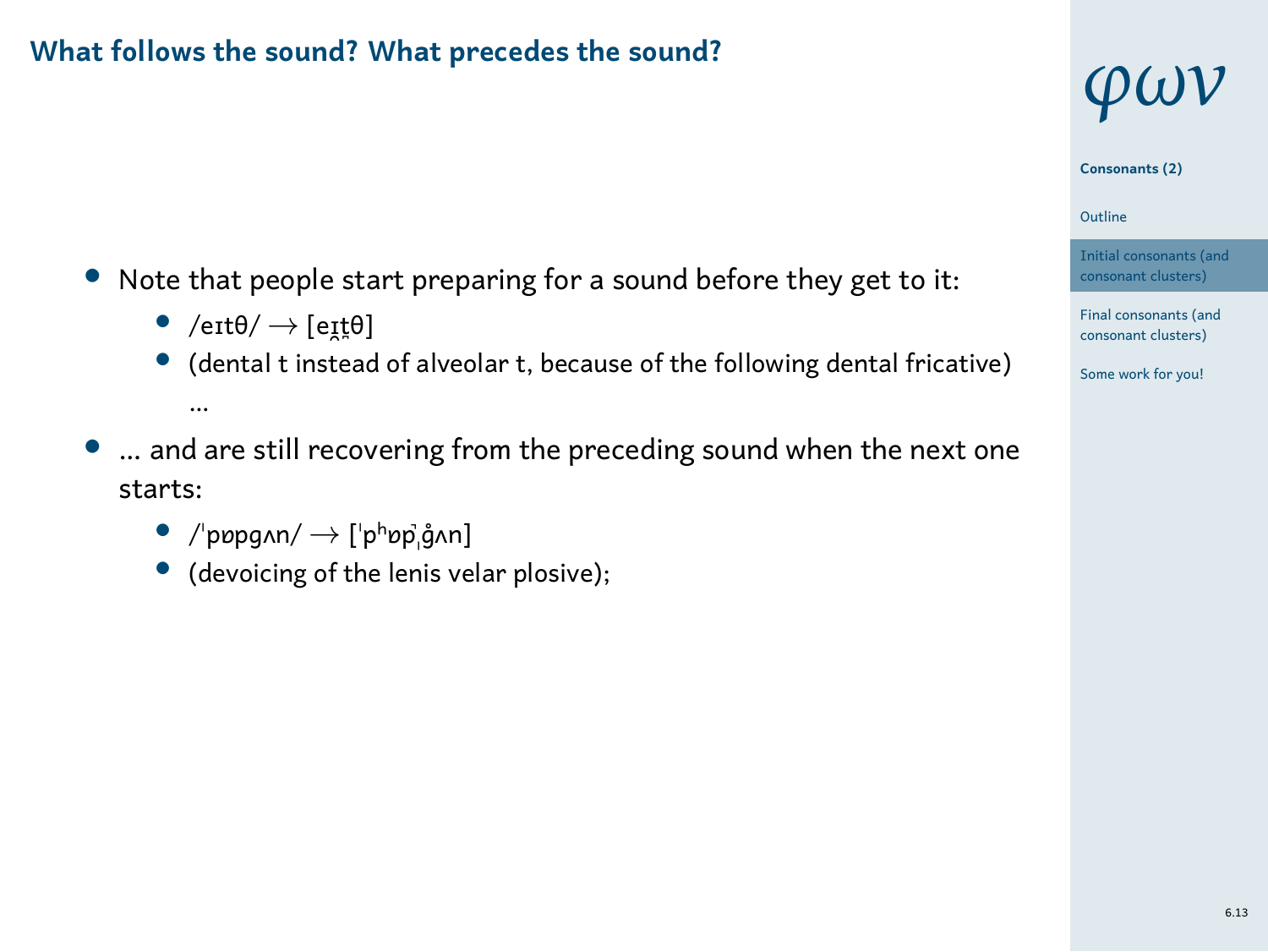*φων* **Consonants (2)**

1 Outline

- Initial consonants (and consonant clusters)
- Final consonants (and consonant clusters) Some work for you!
- *•* Note that people start preparing for a sound before they get to it:
	- *•* /eɪtθ/ *→* [eɪ̯t̪θ]
	- *•* (dental t instead of alveolar t, because of the following dental fricative) …
- *•* … and are still recovering from the preceding sound when the next one starts:
	- *•* /ˈpɒpɡʌn/ *→* [ˈpʰɒp̚ˌɡ̊ʌn]
	- *•* (devoicing of the lenis velar plosive);
	- *•* but note that this is still different from the voiceless fortis velar plosive in [ˈpʰɒp̚ˌkʰɔːn]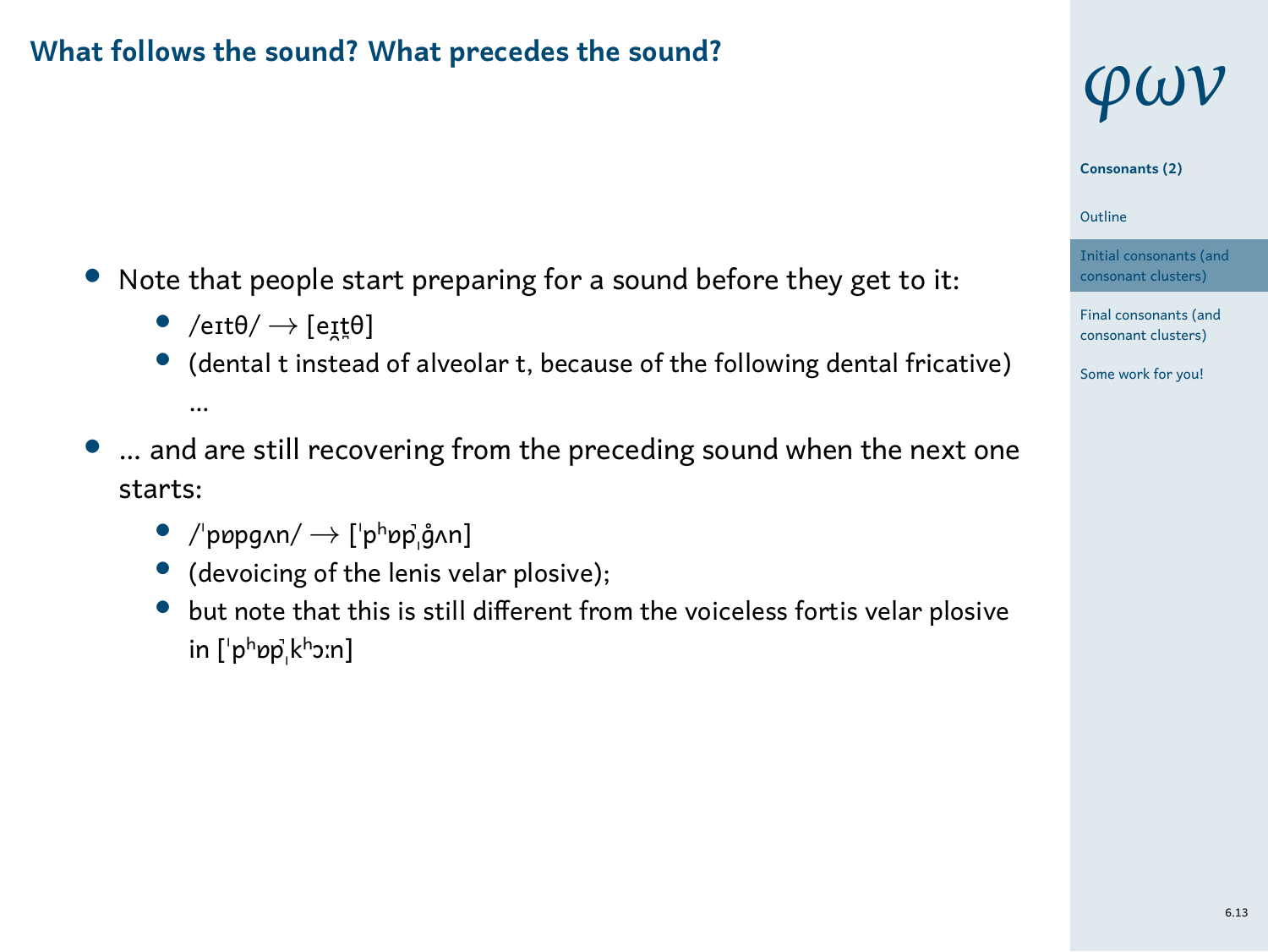# **Voice Onset Time (see Wikipedia article)**



# *φων*

1 Outline **Consonants (2)** Initial consonants (and

consonant clusters) Final consonants (and consonant clusters) Some work for you!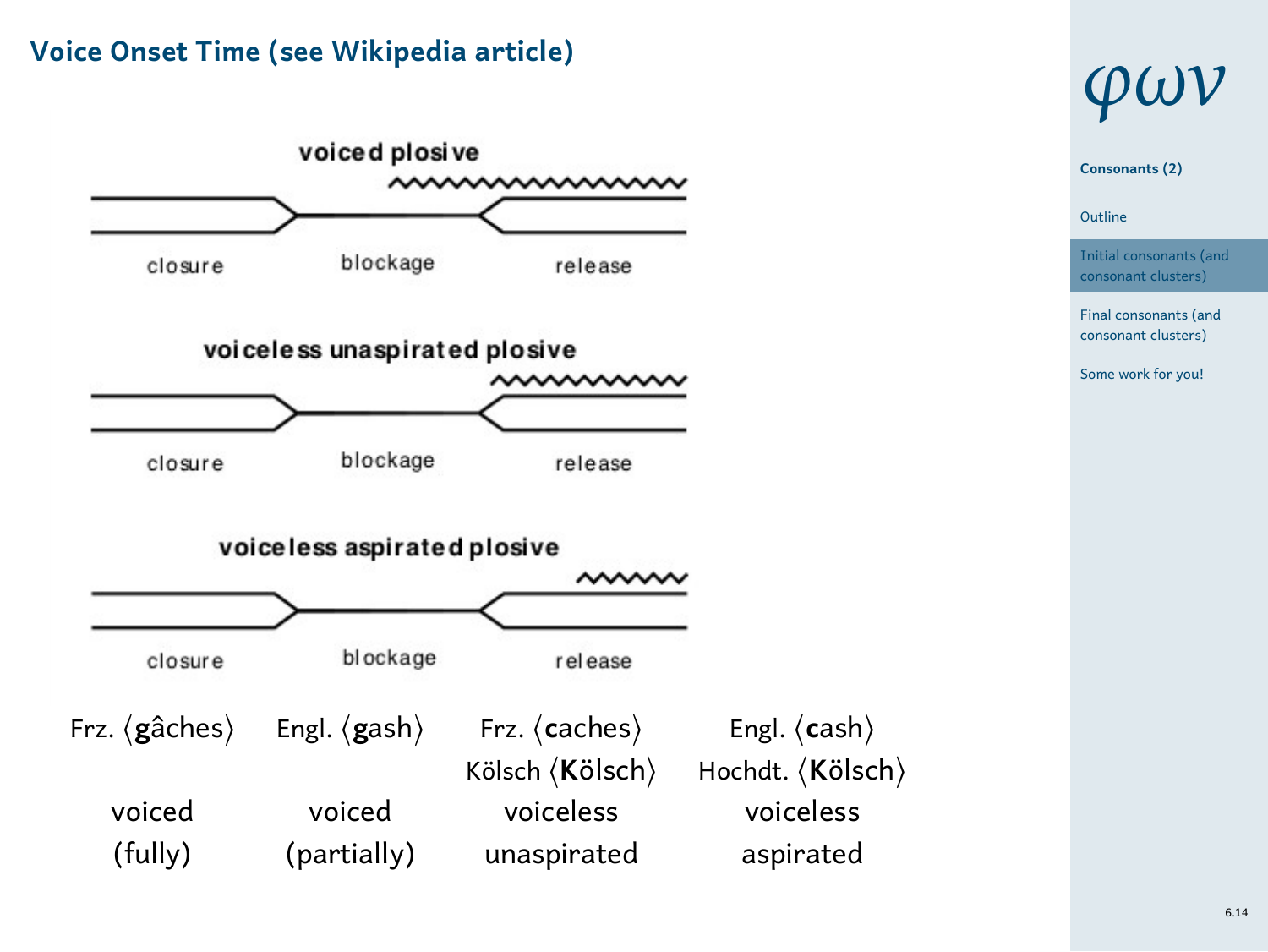*•* See the list of 'finals' in your handout, also available here: http://spence.saar.de/courses/phonetics/syllablestructure/ finals.pdf



**Consonants (2)**

1 Outline

Initial consonants (and consonant clusters)



6.15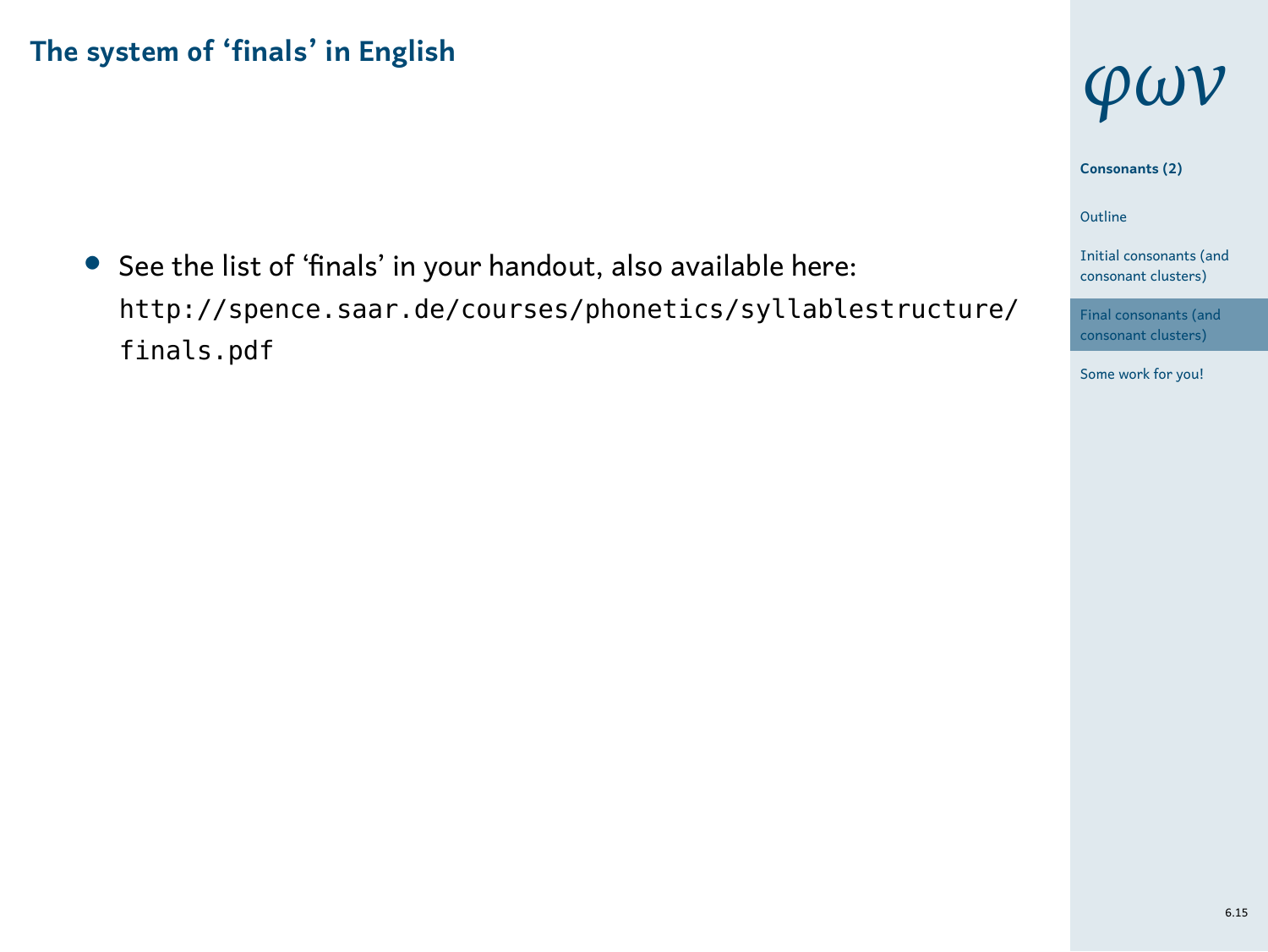- *•* See the list of 'finals' in your handout, also available here: http://spence.saar.de/courses/phonetics/syllablestructure/ finals.pdf
- *•* This is a list of consonants and consonant-clusters that can occur 'word-finally' (i.e. 'as the Coda of a syllable which is the last syllable in (the phonological realization of) a word').

# *φων*

**Consonants (2)**

1 Outline

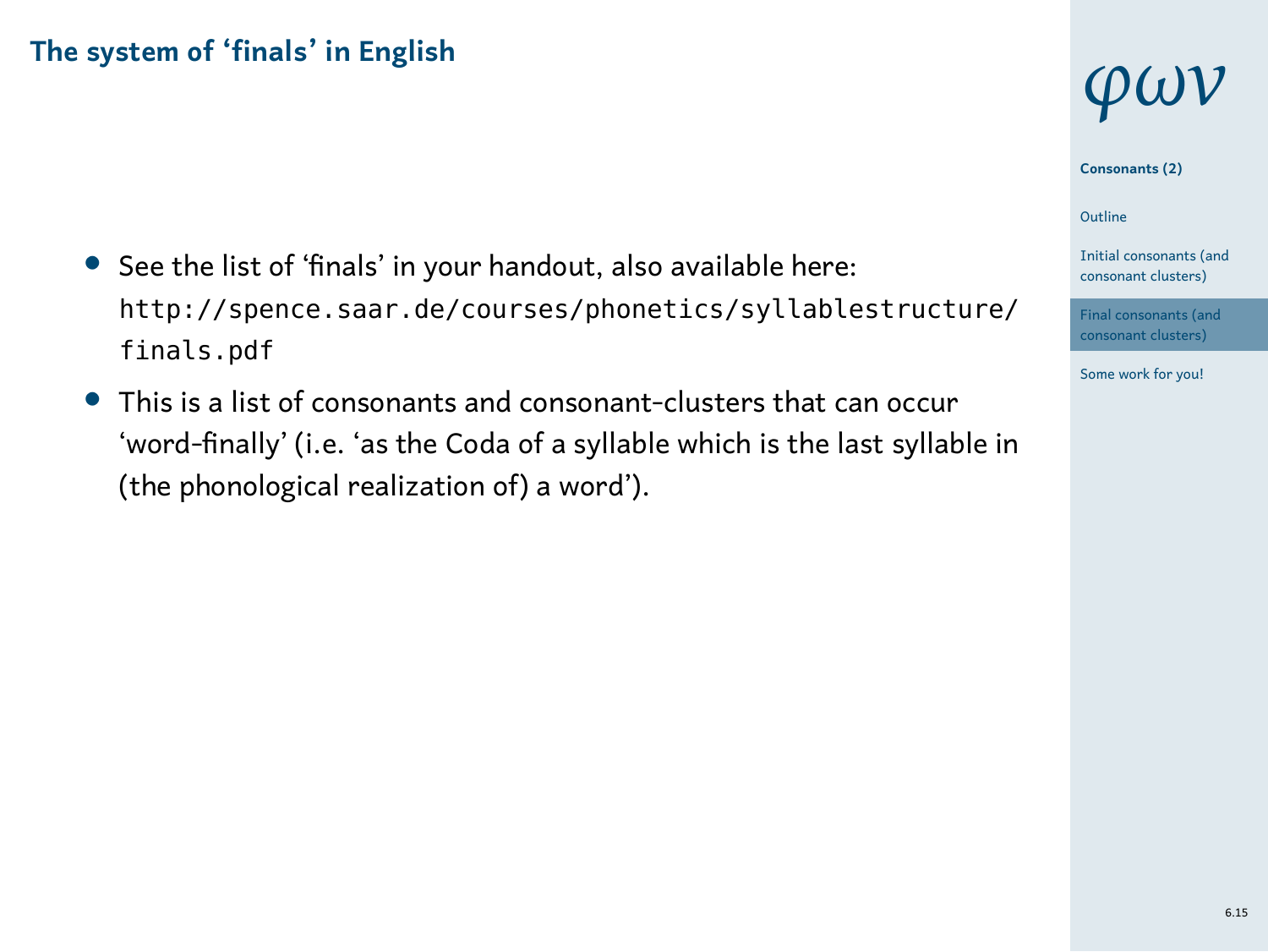- *•* See the list of 'finals' in your handout, also available here: http://spence.saar.de/courses/phonetics/syllablestructure/ finals.pdf
- *•* This is a list of consonants and consonant-clusters that can occur 'word-finally' (i.e. 'as the Coda of a syllable which is the last syllable in (the phonological realization of) a word').
- *•* Many of the combinations only occur due to the inflexional and derivational morphology of English words: ⟨-(e)s⟩, ⟨-ed⟩, ⟨-th⟩, etc.

# *φων*

**Consonants (2)**

1 Outline

Initial consonants (and consonant clusters) Final consonants (and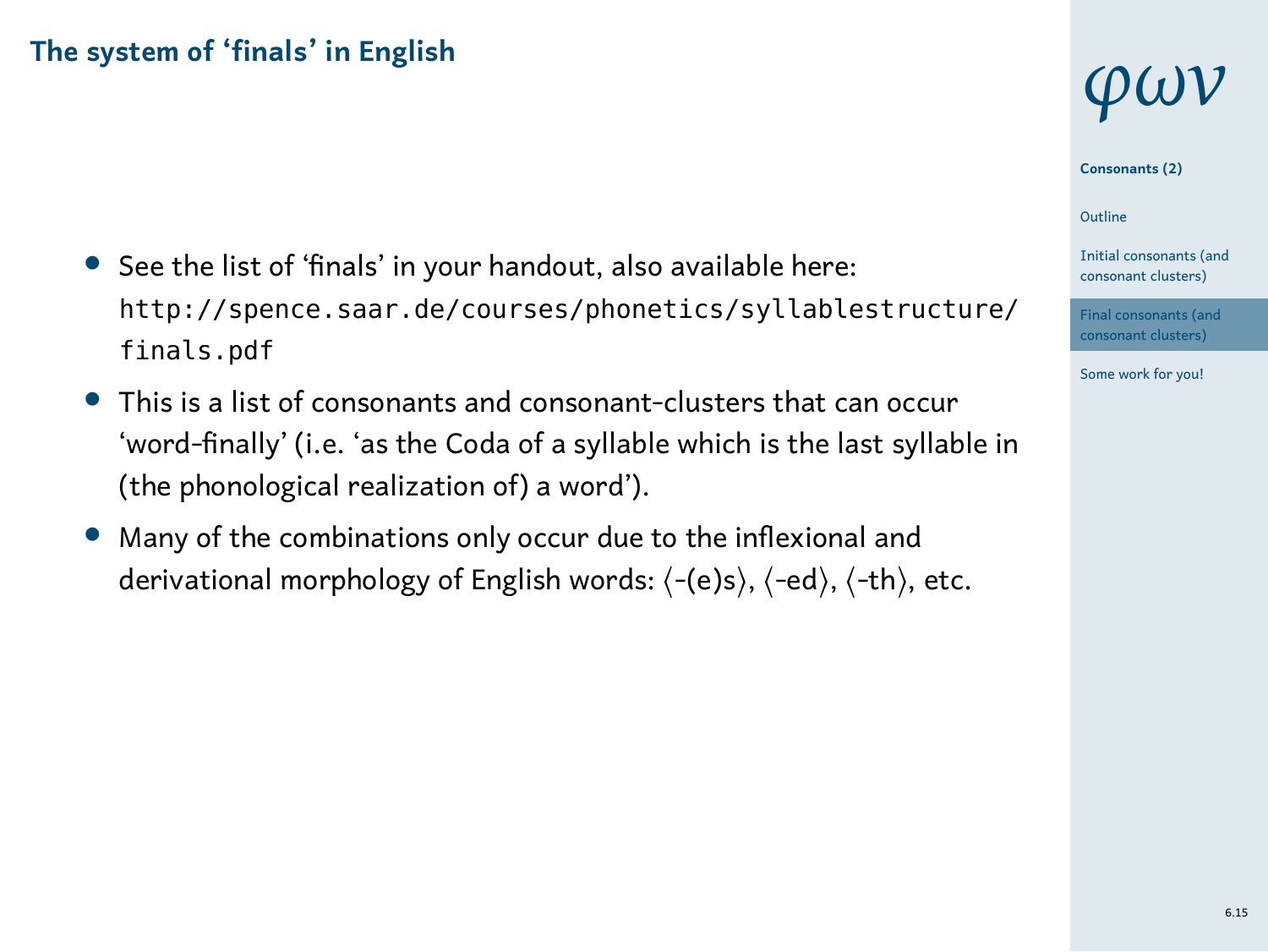- *•* See the list of 'finals' in your handout, also available here: http://spence.saar.de/courses/phonetics/syllablestructure/ finals.pdf
- *•* This is a list of consonants and consonant-clusters that can occur 'word-finally' (i.e. 'as the Coda of a syllable which is the last syllable in (the phonological realization of) a word').
- *•* Many of the combinations only occur due to the inflexional and derivational morphology of English words: ⟨-(e)s⟩, ⟨-ed⟩, ⟨-th⟩, etc.
- *•* The system would be even more complicated if we included the possible ways a syllable can end in the *middle* of an English word.

# *φων*

**Consonants (2)**

Outline

1 Initial consonants (and consonant clusters) Final consonants (and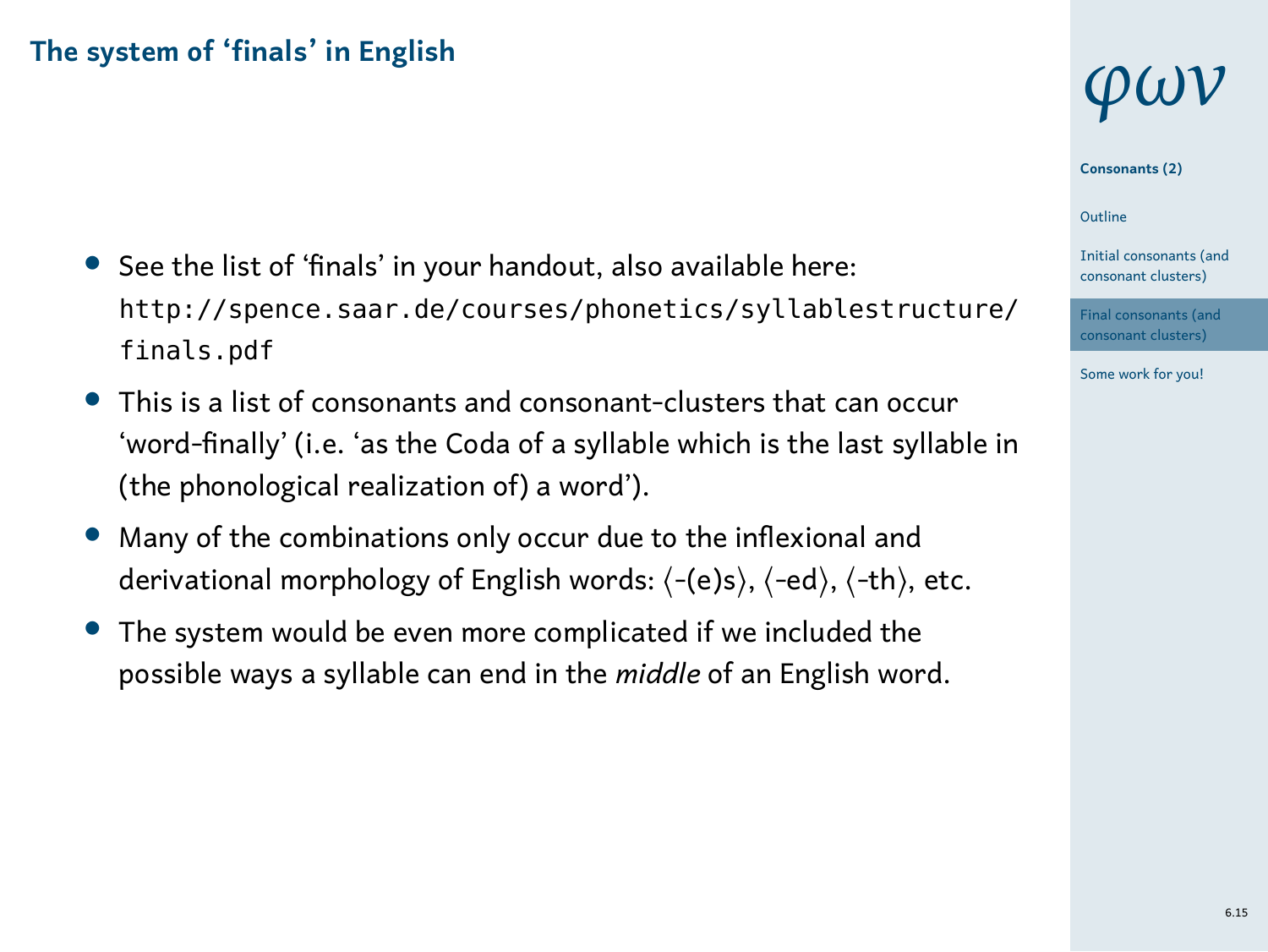*•* The most important thing to practise is:



1 Outline Initial consonants (and consonant clusters) Final consonants (ar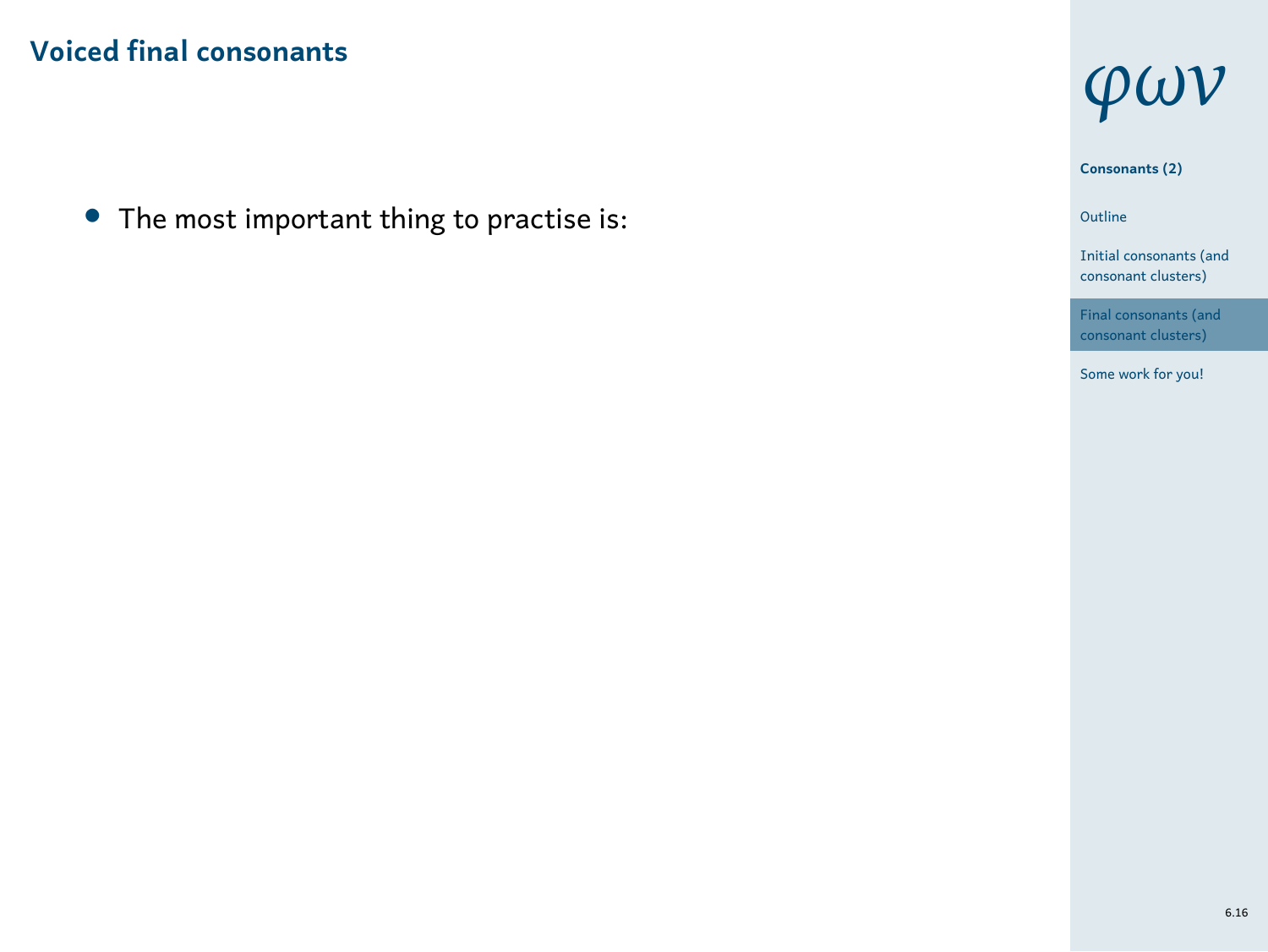- *•* The most important thing to practise is:
	- *•* producing a voiced final consonant.



1 Outline Initial consonants (and consonant clusters) Final consonants (ar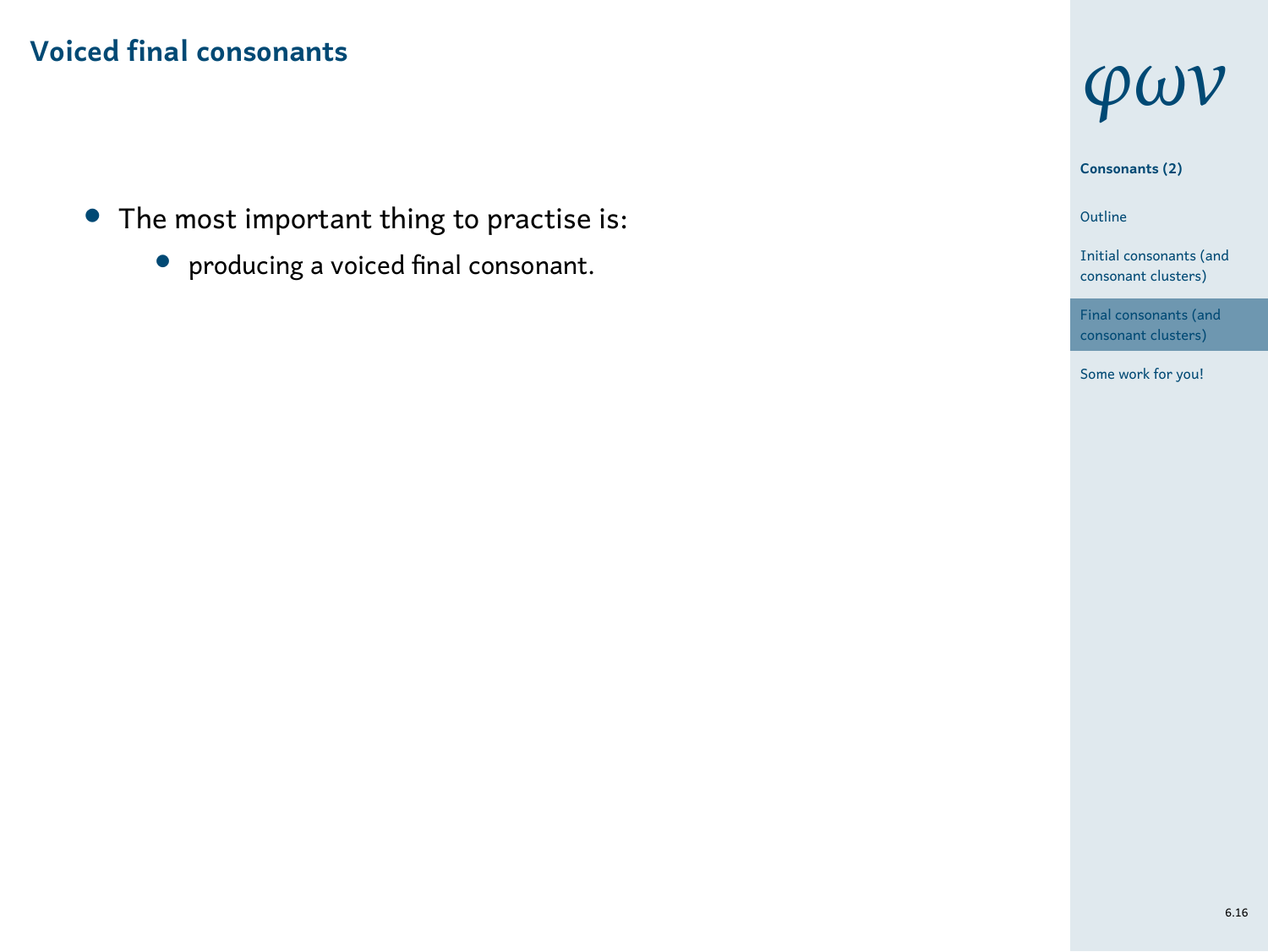- *•* The most important thing to practise is:
	- *•* producing a voiced final consonant.
- *•* The secret is to remember



1 Outline Initial consonants (and consonant clusters)

Final consonants (an consonant clusters) Some work for you!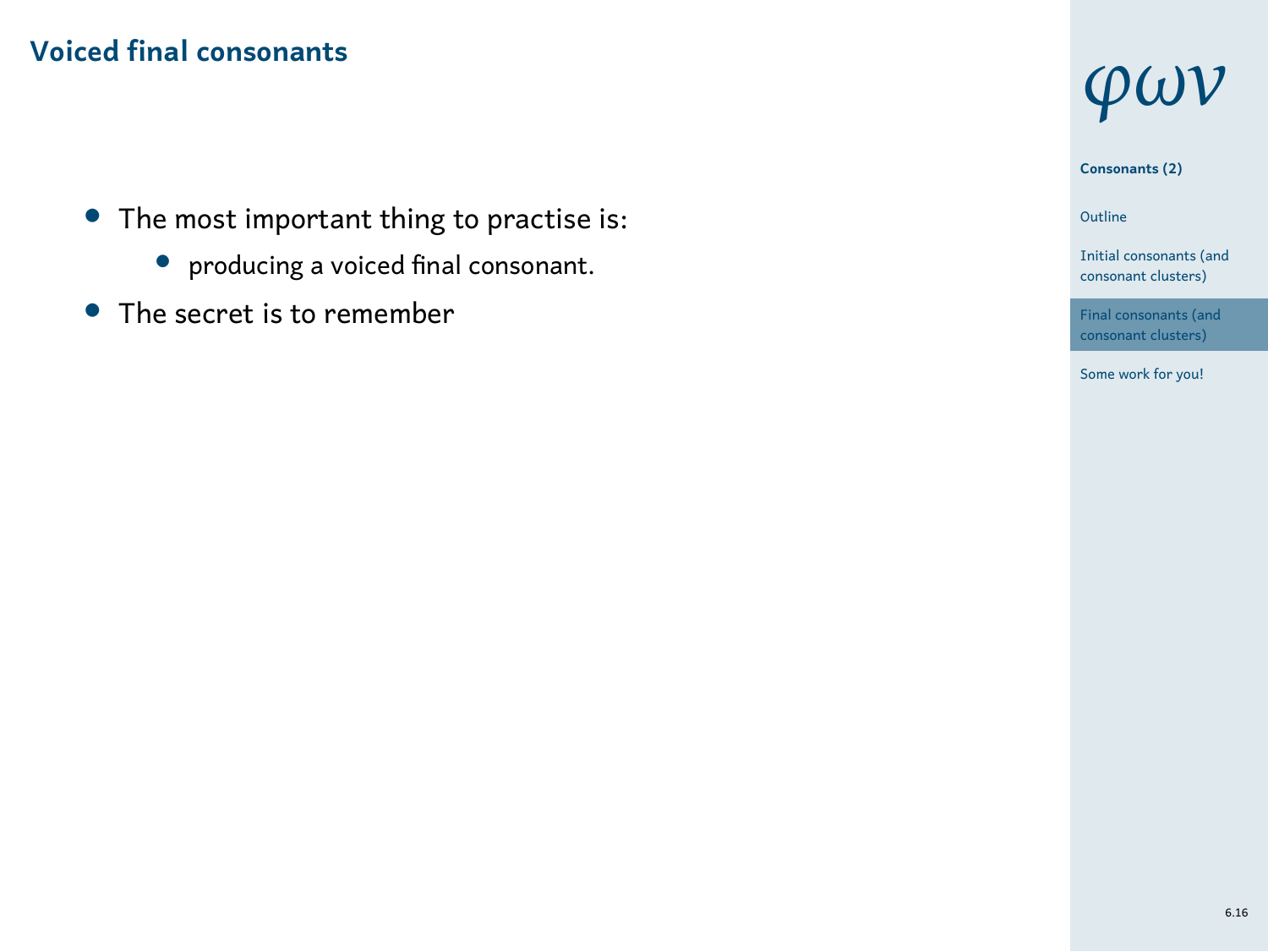- *•* The most important thing to practise is:
	- *•* producing a voiced final consonant.
- *•* The secret is to remember
	- *•* that such a consonant has to be lenis (weak, relaxed) in English, not fortis (strong, tense) as in German,

# *φων*

**Consonants (2)**

1 Outline

Initial consonants (and consonant clusters)



6.16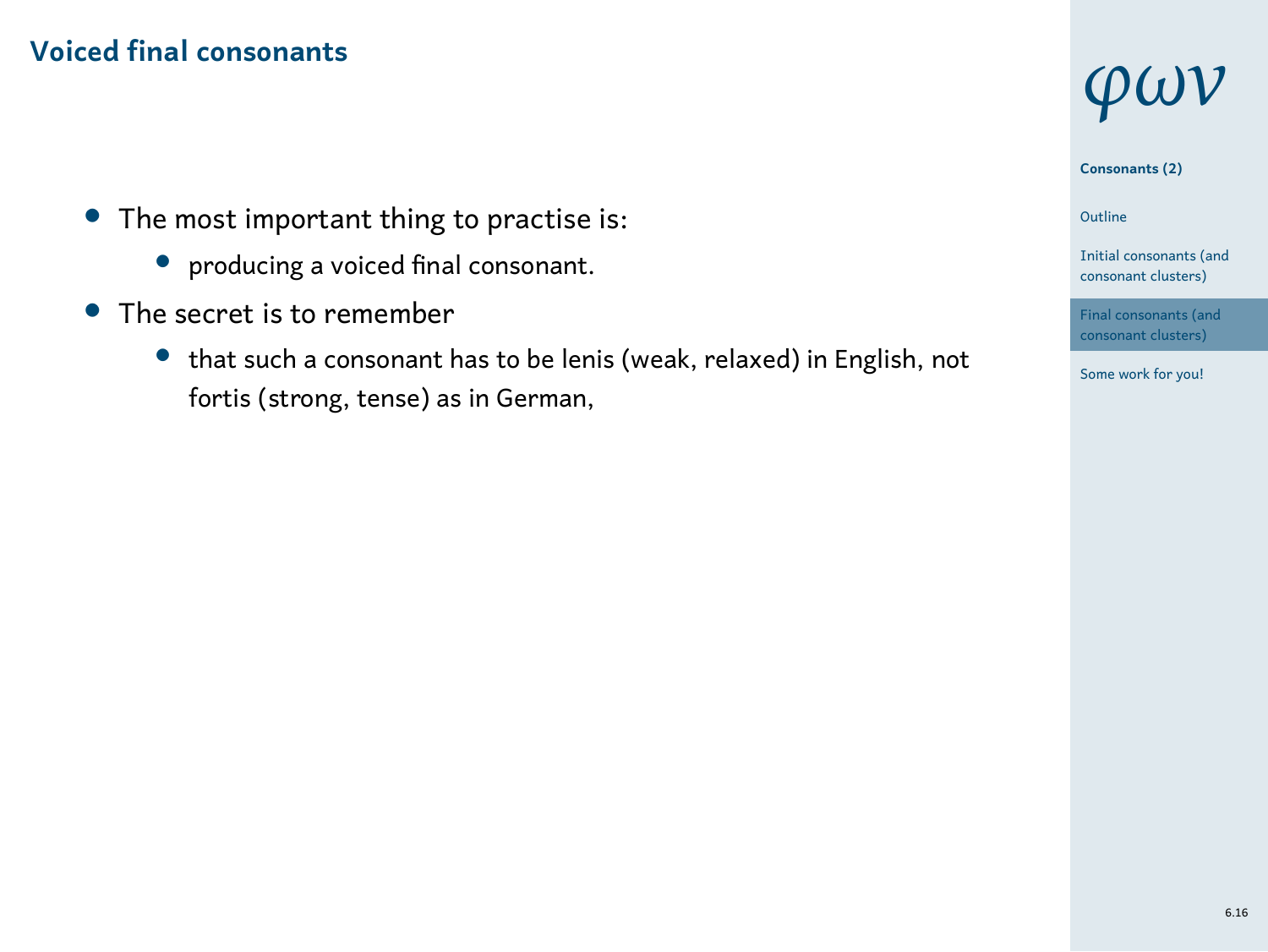- *•* The most important thing to practise is:
	- *•* producing a voiced final consonant.
- *•* The secret is to remember
	- *•* that such a consonant has to be lenis (weak, relaxed) in English, not fortis (strong, tense) as in German,
	- *•* and that the relaxedness applies to the whole of the Rhyme (including the Nucleus). Don't rush! Don't "clip" the vowel! Take your time!

# *φων*

**Consonants (2)**

1 Outline

Initial consonants (and consonant clusters)



6.16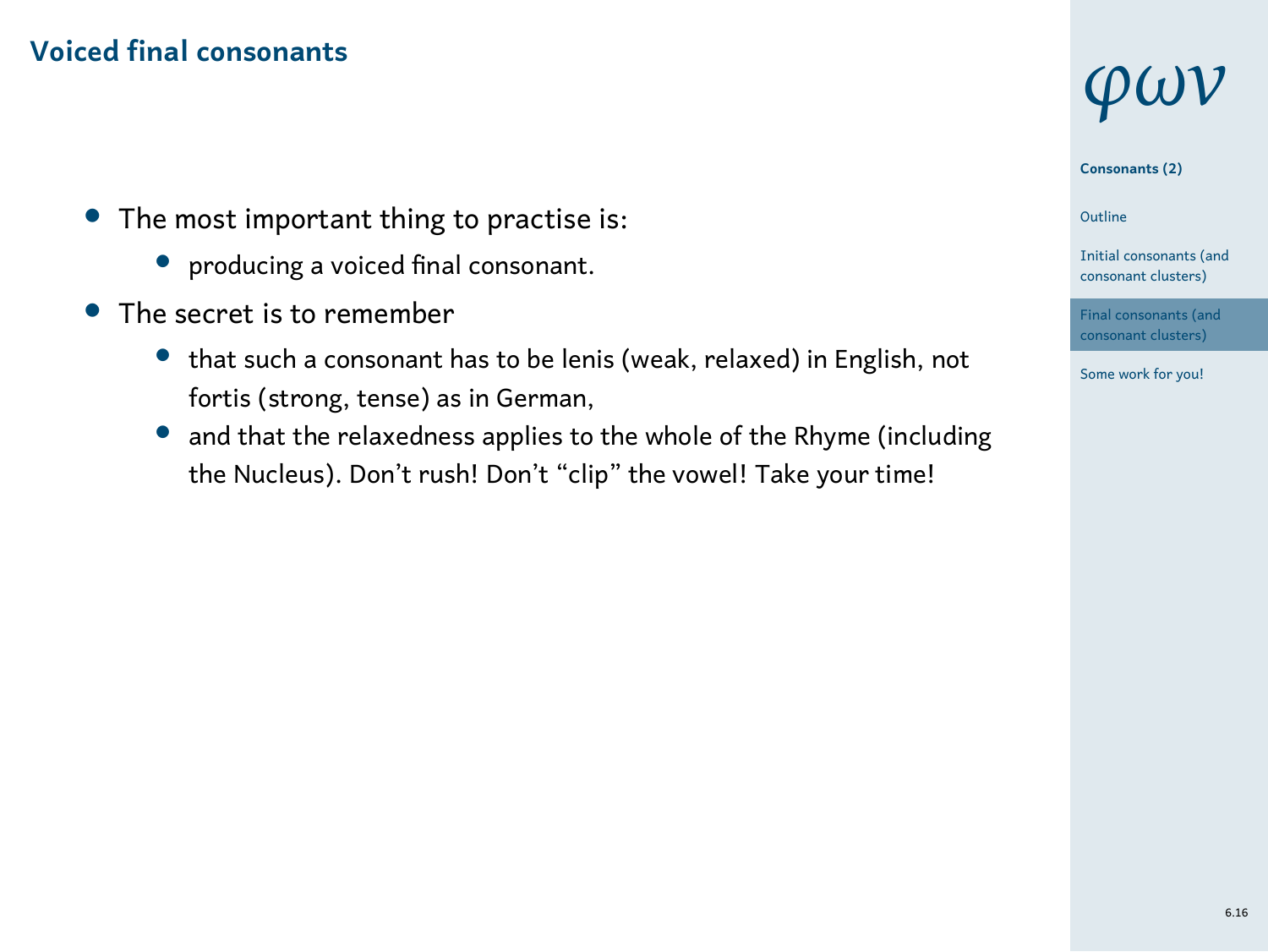- *•* The most important thing to practise is:
	- *•* producing a voiced final consonant.
- *•* The secret is to remember
	- *•* that such a consonant has to be lenis (weak, relaxed) in English, not fortis (strong, tense) as in German,
	- *•* and that the relaxedness applies to the whole of the Rhyme (including the Nucleus). Don't rush! Don't "clip" the vowel! Take your time!
- *•* Try practising this now:



**Consonants (2)**

1 Outline

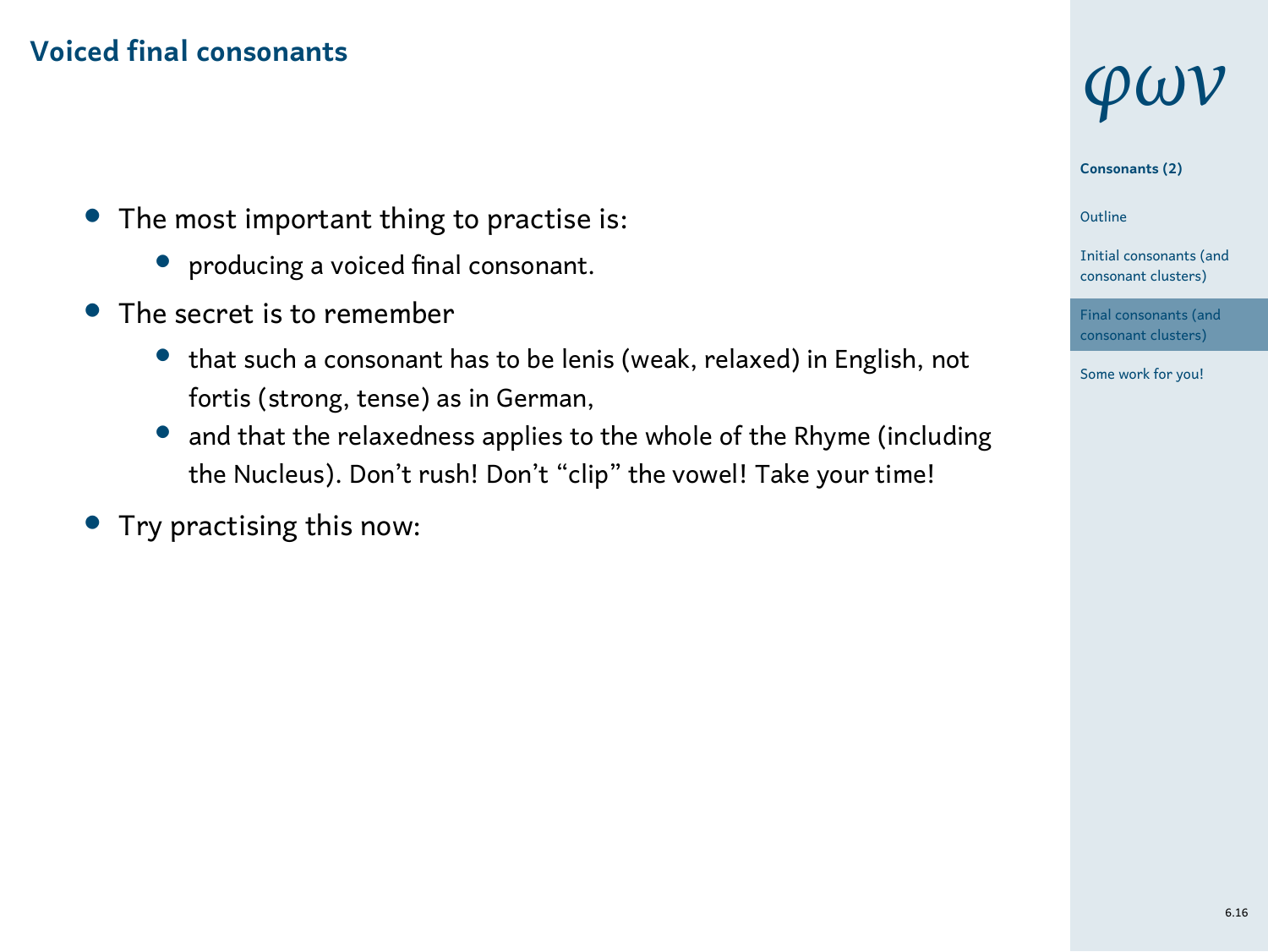- *•* The most important thing to practise is:
	- *•* producing a voiced final consonant.
- *•* The secret is to remember
	- *•* that such a consonant has to be lenis (weak, relaxed) in English, not fortis (strong, tense) as in German,
	- *•* and that the relaxedness applies to the whole of the Rhyme (including the Nucleus). Don't rush! Don't "clip" the vowel! Take your time!
- *•* Try practising this now:

|                           |  |  |  | $\Box$ $\langle$ bit $\rangle$ [bɪt] $\langle$ bid $\rangle$ [bɪ·d] $\langle$ bead $\rangle$ [biːd] $\langle$ beat $\rangle$ [bi·t] |  |              |  |
|---------------------------|--|--|--|-------------------------------------------------------------------------------------------------------------------------------------|--|--------------|--|
| ('bisschen')   ('bieten') |  |  |  | ('Perle')                                                                                                                           |  | ('schlagen') |  |

# *φων*

**Consonants (2)**

1 Outline

Initial consonants (and consonant clusters)

Final consonants (and consonant clusters) Some work for you!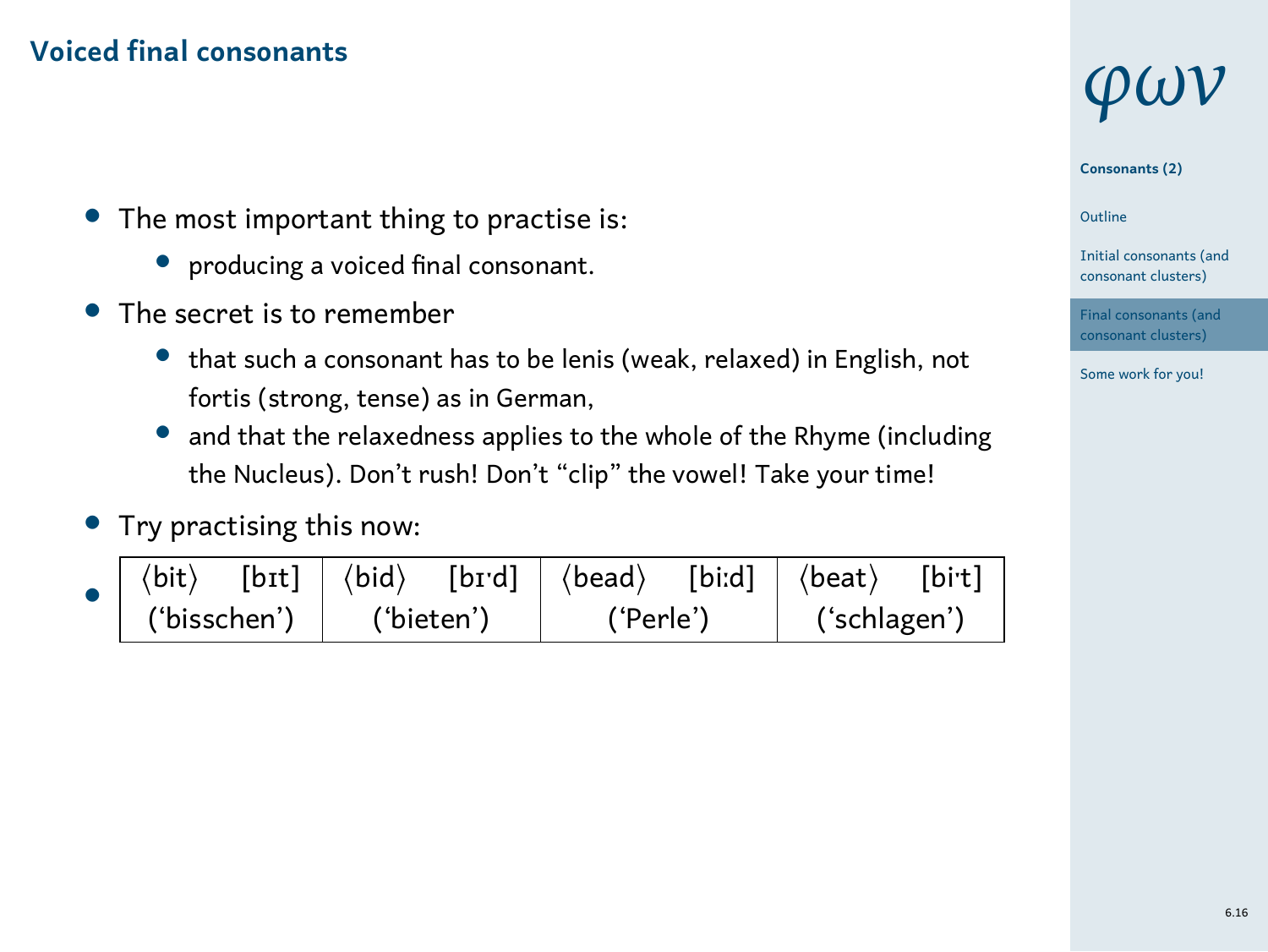- *•* The most important thing to practise is:
	- *•* producing a voiced final consonant.
- *•* The secret is to remember
	- *•* that such a consonant has to be lenis (weak, relaxed) in English, not fortis (strong, tense) as in German,
	- *•* and that the relaxedness applies to the whole of the Rhyme (including the Nucleus). Don't rush! Don't "clip" the vowel! Take your time!
- *•* Try practising this now:

|  |                           |  |  |  | $\vert \langle \text{bit} \rangle$ [bɪt] $\vert \langle \text{bid} \rangle$ [bɪ·d] $\vert \langle \text{bead} \rangle$ [biːd] $\vert \langle \text{beat} \rangle$ [bi·t] |  |              |  |
|--|---------------------------|--|--|--|--------------------------------------------------------------------------------------------------------------------------------------------------------------------------|--|--------------|--|
|  | ('bisschen')   ('bieten') |  |  |  | ('Perle')                                                                                                                                                                |  | ('schlagen') |  |

• When practising, turn the voice off right at the beginning of a voiceless final consonant, but let it go right through and beyond a voiced one, producing a slight schwa at the end.

# *φων*

**Consonants (2)**

1 Outline



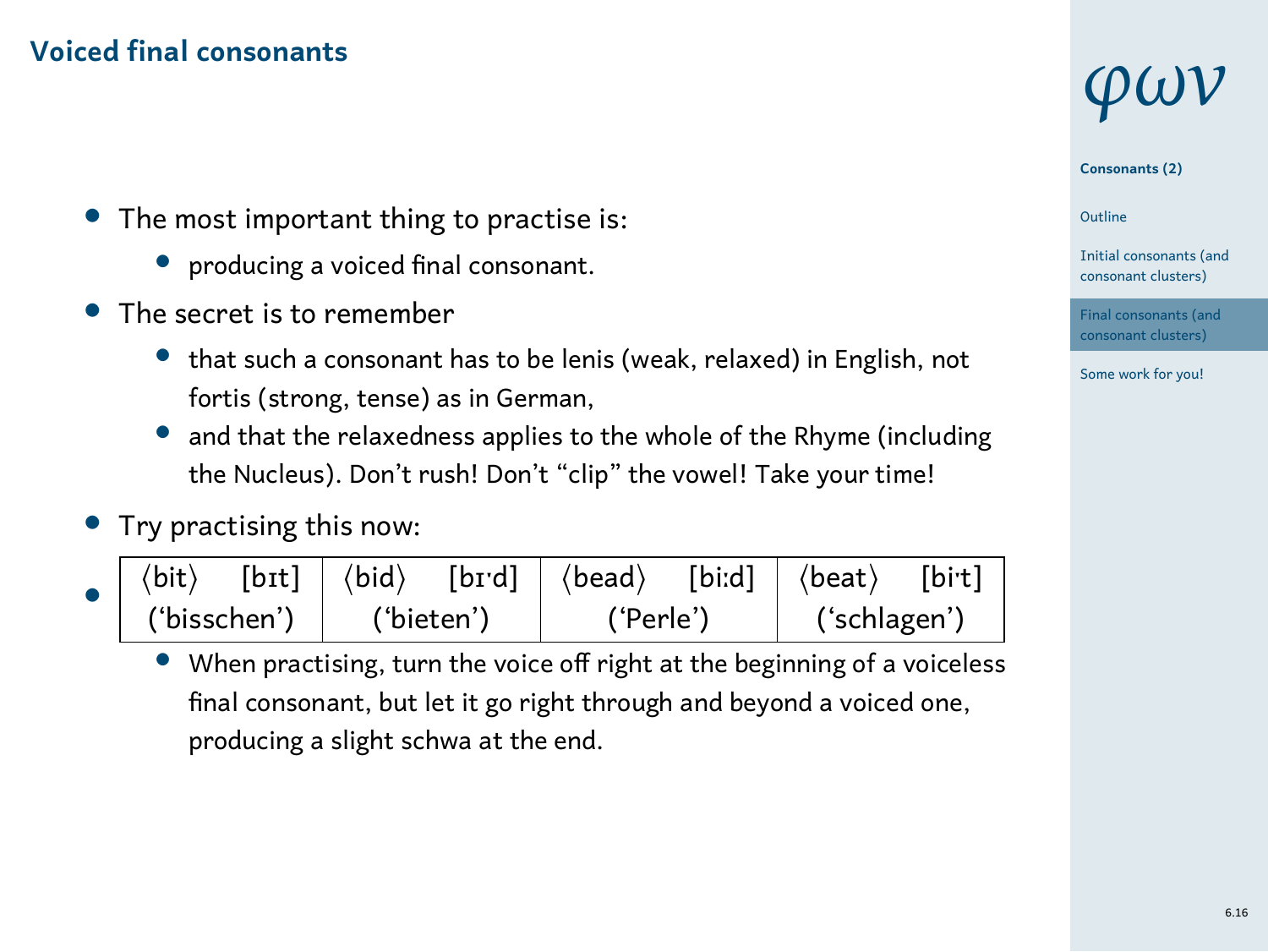*•* How do you pronounce <clothes> ('Kleider') – as opposed to <cloths> ('Tücher'), the plural of <cloth> ('Tuch')?



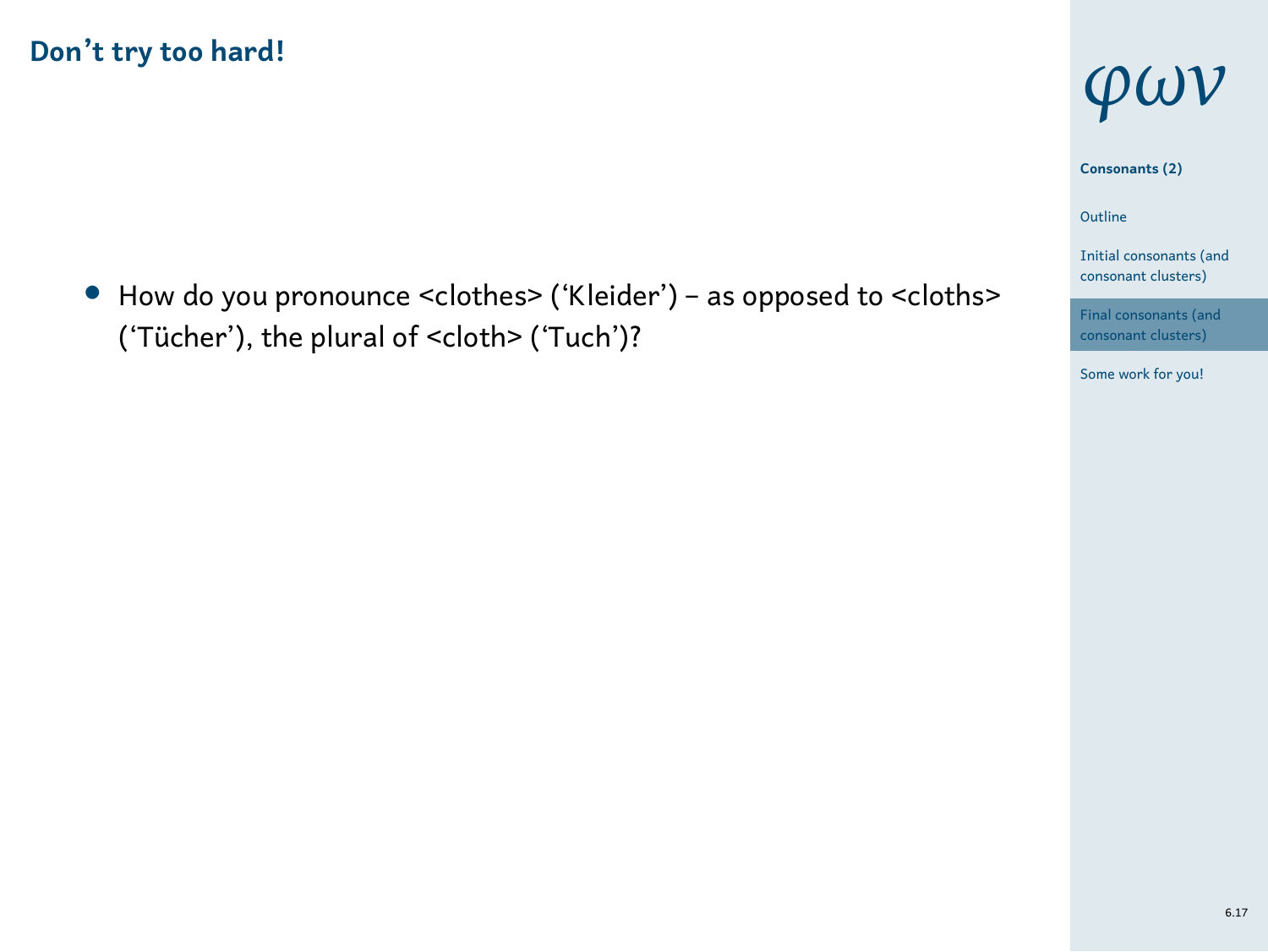- *•* How do you pronounce <clothes> ('Kleider') as opposed to <cloths> ('Tücher'), the plural of <cloth> ('Tuch')?
- Officially: /kləʊðz/, so therefore [kləʊ̯ðz]





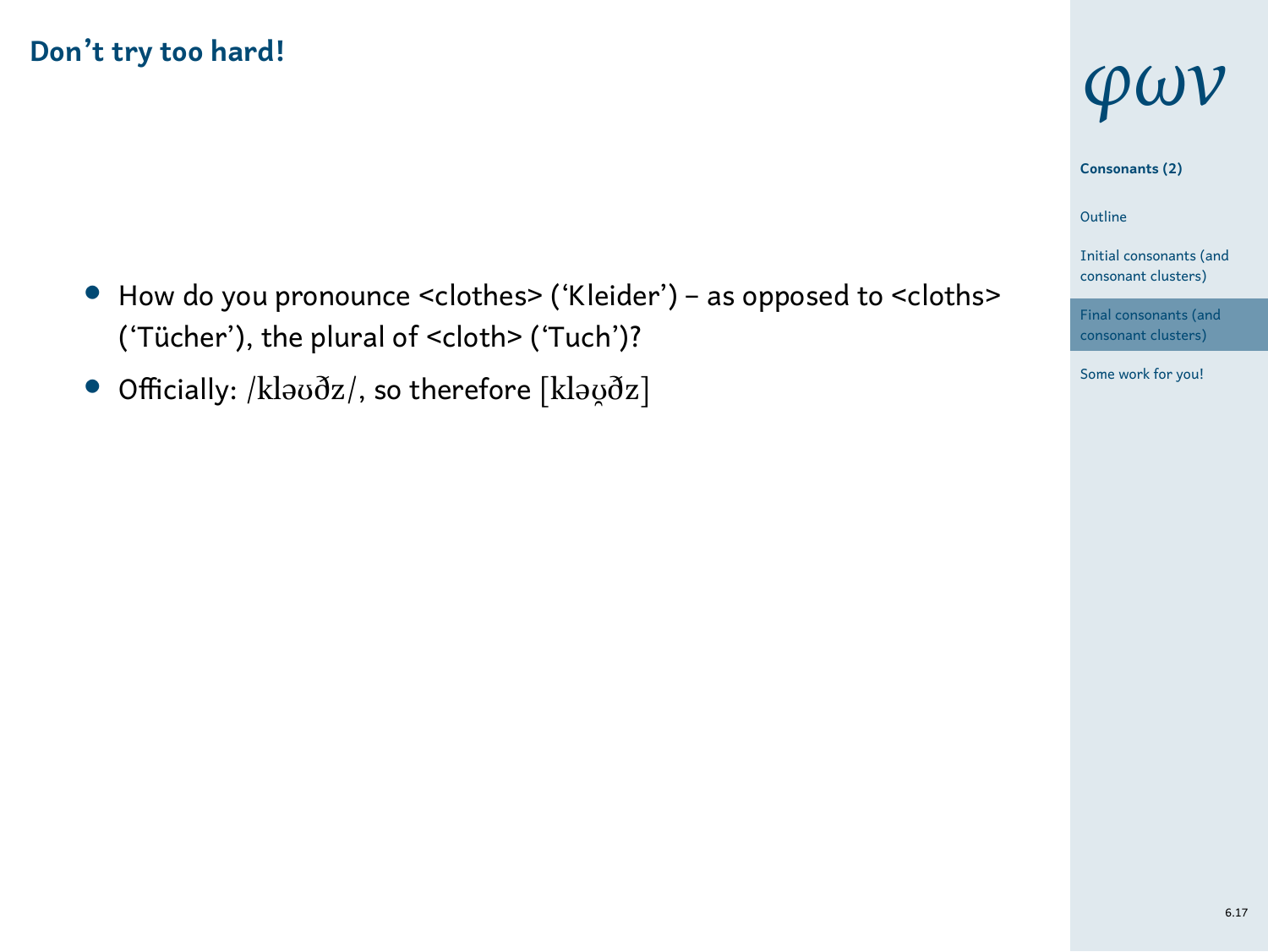- *•* How do you pronounce <clothes> ('Kleider') as opposed to <cloths> ('Tücher'), the plural of <cloth> ('Tuch')?
- Officially: /kləʊðz/, so therefore [kləʊ̯ðz]
- But if you're lazy, try [klavar] or [klavar]



1 Outline

Initial consonants (and consonant clusters)



6.17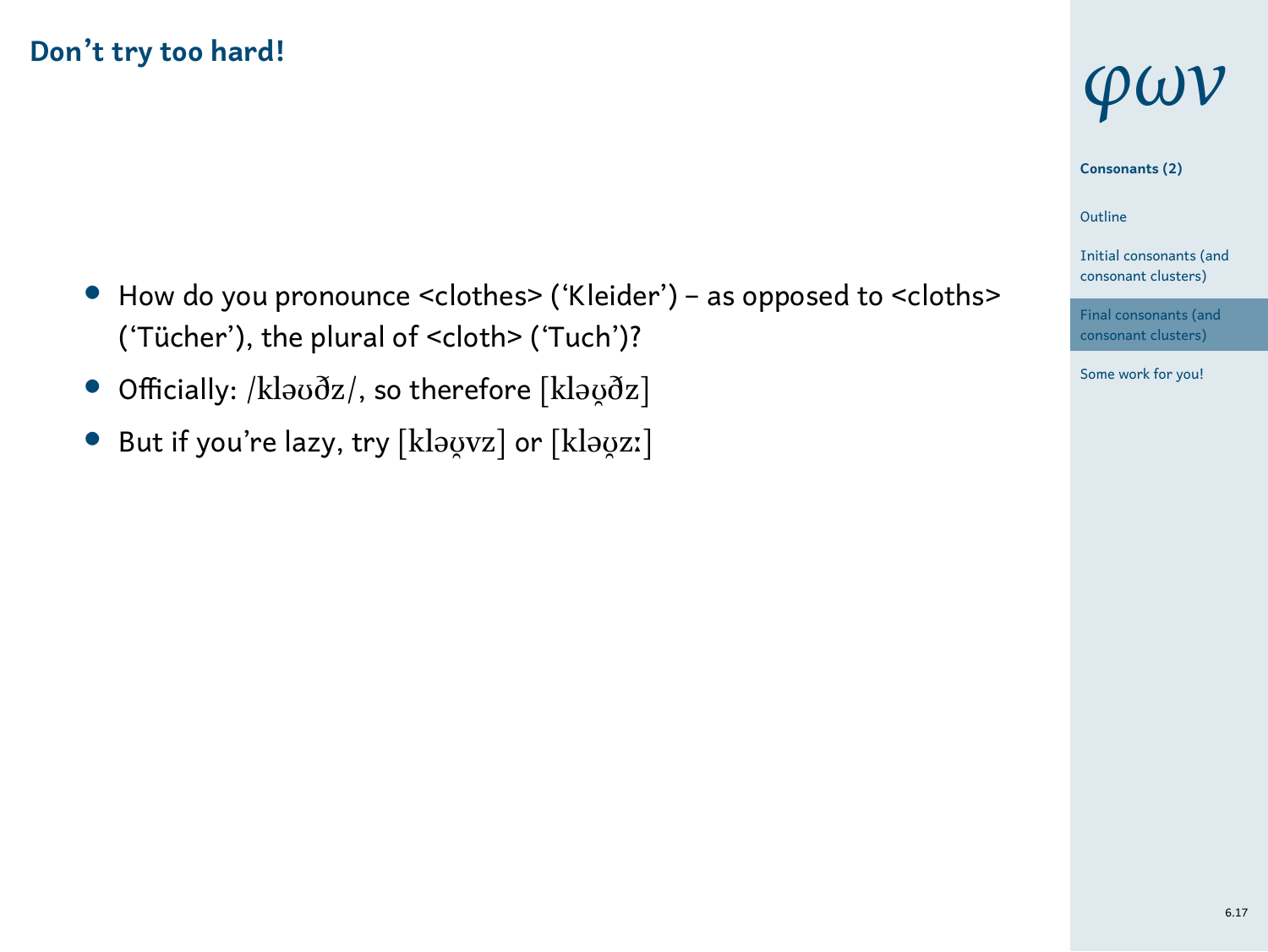- *•* How do you pronounce <clothes> ('Kleider') as opposed to <cloths> ('Tücher'), the plural of <cloth> ('Tuch')?
- Officially: /kləʊðz/, so therefore [kləʊ̯ðz]
- But if you're lazy, try [klaovz] or [klaozː]
- *•* Why?



1 Outline

Initial consonants (and consonant clusters)



6.17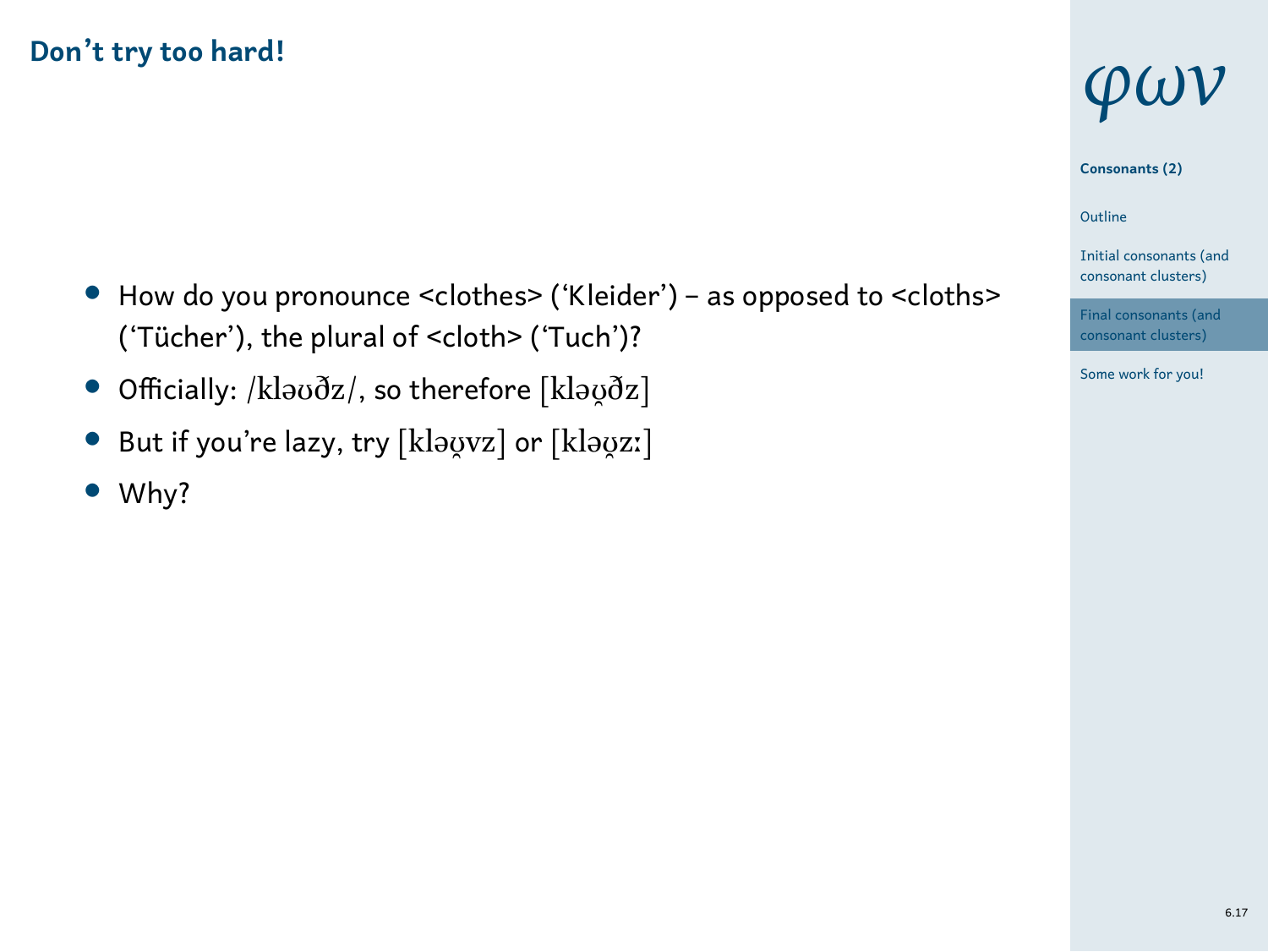- *•* How do you pronounce <clothes> ('Kleider') as opposed to <cloths> ('Tücher'), the plural of <cloth> ('Tuch')?
- Officially: /kləʊðz/, so therefore [kləʊ̯ðz]
- But if you're lazy, try [klavvz] or [klavzː]
- *•* Why?
- You're in the neutral position (schwa), then you start closing your lips slightly, as if for w; then you have to get from there to z, but the tip of your tongue gets horribly in the way. So just "smooth things out a bit".

# *φων*

**Consonants (2)** Outline